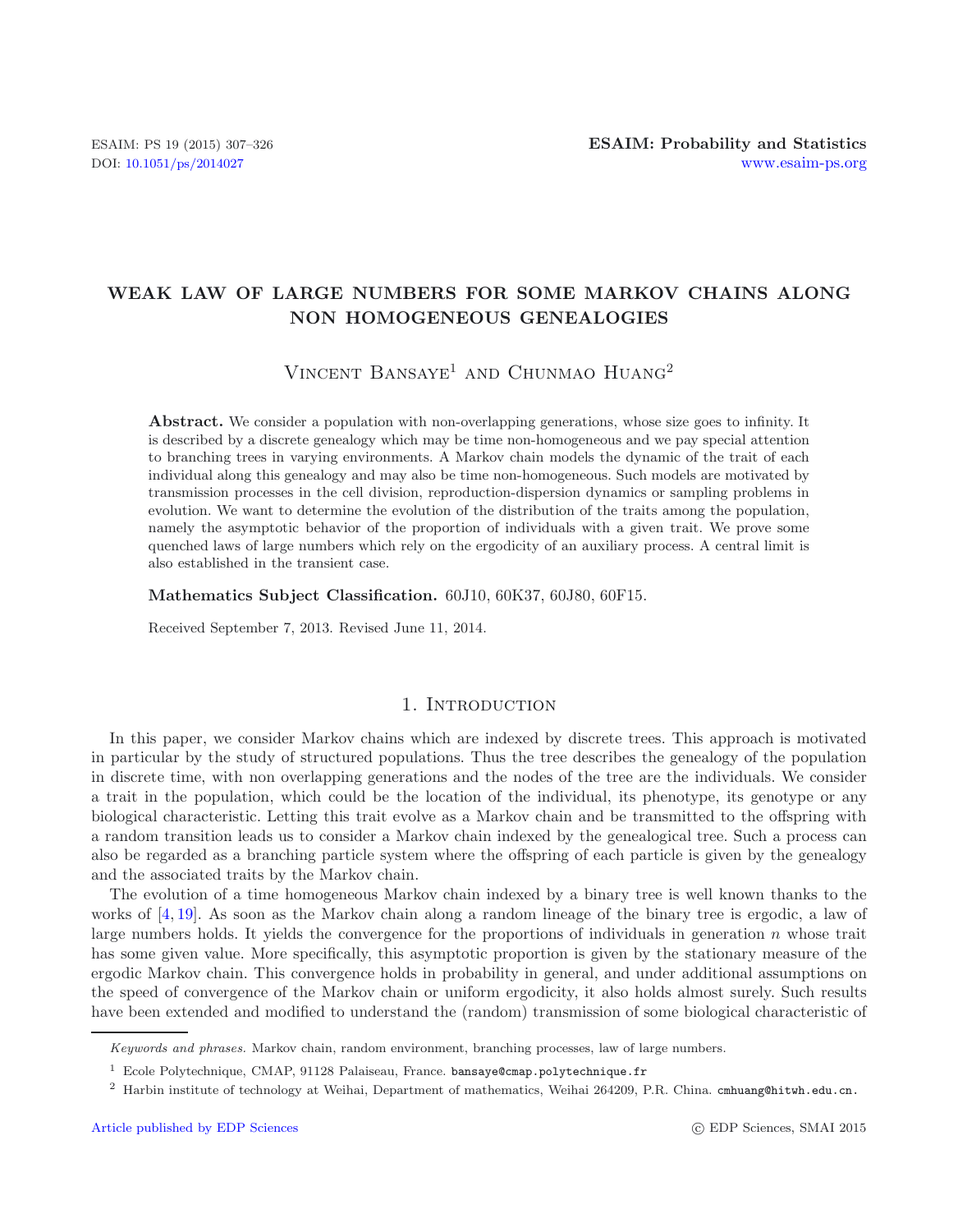dividing cells such as cellular aging, cell damages, parasite infection... In particular, [\[5\]](#page-18-2) considered non ergodic Markov chains and rare events associated to the Markov chain for cell division with parasite infection. In [\[14](#page-18-3)], the authors considered a Markov chain indexed by a Galton–Watson tree, which is motivated by cellular aging when the cells may die. In the same vein, the almost sure convergence in the case of bifurcating autoregressive Markov chain is achieved in [\[8\]](#page-18-4) via martingale arguments. Such results have been extended recently and one can see the works of De Saporta *et al.* For biological motivations in this vein, we also refer to [\[32,](#page-19-0) [34\]](#page-19-1).

In this paper, we consider similar questions stated above for the case where both the genealogical tree and the Markov chain along the branches are time non-homogeneous. In particular, we are motivated by the fact that the cell division is affected by the media. This latter is often time non-homogeneous, which may be due to the variations of the available resources or the environment, a medical treatment... Such phenomena are well known in biology from the classical studies of Gause about Paramecium or Tilman about diatoms. The cell genealogy may be modelled by a Galton–Watson process in a varying (or random) environment. It is quite straightforward to extend the weak law of large numbers to the case of non-homogeneous genealogies if the branching events are symmetric and independent (each child obtains an i.i.d. copy) and the Markov chain along the branches is time homogeneous. However, as the convergence of non-homogeneous Markov chains is a delicate problem, we need to consider new limit theorems to understand the evolution of the traits in the cell population. As stated in the next section, the asymptotic proportion can still be characterized as the stationary probability of an auxiliary Markov chain, in the same vein as [\[14\]](#page-18-3). It yields a natural interpretation of the repartition of the traits as a stationary probability and the description of the lineage of a typical individual, which then can be easily simulated. A large literature also exists concerning asymptotic behavior of even-odd Markov chains along time homogeneous trees (see *e.g.* [\[30](#page-19-2)]), with different motivations. We stress that in our model the trait of the cell does not influence its division, which means that the genealogical tree may be random but does not depend on the evolution of the Markov chain along its branches. When such a dependence holds (in continuous time, with fixed environments), some many to one formulas can be found in [\[20](#page-18-5)] and asymptotic proportions were briefly considered in [\[6\]](#page-18-6).

Letting the trait be (replaced by) the location of the individual, the process considered here is more usually called a *Branching Markov Chain*. The particular case that the motion of each individual has i.i.d. increments, *i.e. branching random walks*, has been largely studied from the pioneering works of Biggins [\[9–](#page-18-7)[11\]](#page-18-8). The density occupation, the law of large numbers, central limit theorems, large deviations and the positions of the extremal particles have been considered. These results, such as recurrence, transience or survival criteria, have been partially extended to random environment both in time and space, see *e.g.* [\[12](#page-18-9), [13,](#page-18-10) [18,](#page-18-11) [22](#page-18-12), [27,](#page-19-3) [28,](#page-19-4) [35](#page-19-5)]. Here, we consider both the case of non i.i.d. displacements and non homogeneous environments. We mainly focus on (positive) recurrent branching random walks. This provides some tractable models for reproduction-dispersion of species which evolve in a spatially and temporally non-homogeneous environment and compact state space. With our assumptions, the time environment may influence both the reproduction and the dispersion. One can figure out the effects of the humidity and the enlightenment for the reproduction of plants and the wind for pollination. The spatial environment (such as the intensity of wind, the relief. . . ) may here influence only the dispersion. The fact that the space location does not influence the reproduction events requires space homogeneity of some environmental parameters, such as the light exposure, quality of the ground. An extension to space dependent reproduction is a challenging problem. As a motivating article in this vein in ecology, we refer for instance to [\[16\]](#page-18-13).

Finally, such models might be a first step to consider evolution processes on larger time scale with time inhomogeneity. The trait would then correspond to a phenotype or a genotype. The fact that the branching event does not depend on the trait (neutral theory) may hold in some cases or be used as a zero hypothesis, see for example [\[23\]](#page-18-14). More generally, the non-homogeneity of the branching rates in the genealogies raises many difficulties but has various motivations. As an example, we refer to [\[33\]](#page-19-6) for discussions on time non-homogeneity for extinction and speciation.

This paper is arranged as follows. We first give some basic notations in Section 1. Then we state the results of the paper and consider some applications in Sections [3](#page-3-0) and [4.](#page-4-0) In Section [3,](#page-3-0) we give a very general statement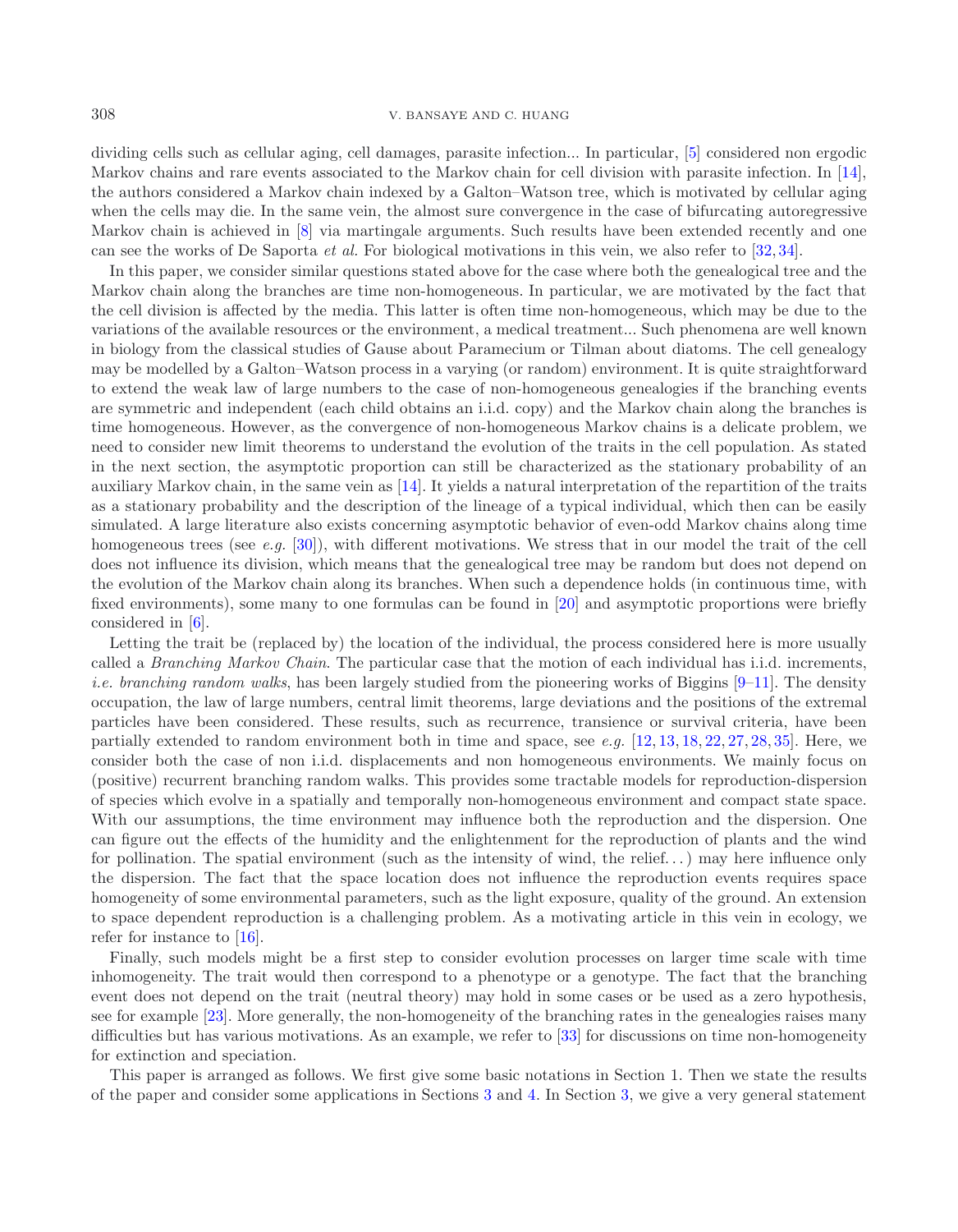which ensures the convergence in probability of the proportions of individuals with a given trait as time goes to infinity. The fact that the common ancestor of two individuals is not recent yields a natural setting for law of large numbers. Here the genealogical tree may be very general but the assumptions that we need are often not satisfied and the asymptotic proportions are not explicit. That's why we focus next on time non-homogeneous tree with branching properties (Sect. [4\)](#page-4-0). That allows us to get a many to one formula, in the same vein as  $[6, 15, 19, 20]$  $[6, 15, 19, 20]$  $[6, 15, 19, 20]$  $[6, 15, 19, 20]$  $[6, 15, 19, 20]$  $[6, 15, 19, 20]$  $[6, 15, 19, 20]$  (see Lem. [6.1\)](#page-12-0). We can then state two weak laws of large numbers, one for the population of the nth generation, and the other for the whole population. After that, we derive a central limit theorem and apply it to some branching random walks in random environments. Finally, the rest of the paper (Sects. [5](#page-10-0) and [6\)](#page-12-1) is dedicated to the proofs.

## 2. NOTATIONS

In the whole paper, we need the following notations. Let  $(\mathcal{X}, B_{\mathcal{X}})$  be a measurable space. The process starts with an initial single individual  $\emptyset$  whose trait  $X(\emptyset) \in \mathcal{X}$  has distribution  $\nu$ . This initial individual produces a random number  $N = N(\emptyset) < \infty$  of particles of generation 1, denoted by  $1, 2, \ldots, N$ , with traits determined by

$$
\mathbb{P}(X(1) \in dx_1, ..., X(k) \in dx_k | N = k, X(\emptyset) = x) = p^{(k)}(0)(x, dx_1, ..., dx_k),
$$

where for each  $k, n \in \mathbb{N}$  and  $x \in \mathcal{X}, p^{(k)}(n)(x, \cdot)$  is a probability measure on  $(\mathcal{X}^k, B_{\mathcal{X}^k})$ . More generally, each individual  $u = u_1 \dots u_n$  of generation n whose trait is  $X(u)$  yields  $N(u) < \infty$  offspring in generation  $n + 1$ , denoted by  $u_1, u_2, \ldots, u_N(u)$ , whose traits are determined by

$$
\mathbb{P}(X(u1) \in dx_1, \dots, X(uk) \in dx_k | N(u) = k, X(u) = x) = p^{(k)}(n)(x, dx_1, \dots, dx_k).
$$

The individuals of each generation evolve independently, so the process enjoys the branching property. Let  $\mathbb{N} = \{1, 2, \ldots\}$  and write

$$
U = \bigcup_{n=0}^{\infty} \mathbb{N}^n
$$

for the set of all finite sequences  $u = u_1 \ldots u_n$  with  $u_i \in \mathbb{N}$ , where by convention  $\mathbb{N}^0 = {\emptyset}$  contains the null sequence  $\emptyset$ . If  $u = u_1 \dots u_n \in U$ , we write  $|u| = n$  for the length of u; if  $u = u_1 \dots u_n$ ,  $v = v_1 \dots v_m \in U$ , we write  $uv = u = u_1 \dots u_n v_1 \dots v_m$  for the sequence obtained by juxtaposition. In particular,  $u\emptyset = \emptyset u = u$ . We partially order U by writing  $u \leq v$  to mean that for some  $u' \in U$ ,  $v = uu'$ , and by writing  $u < v$  to mean that  $u \leq v$  and  $u \neq v$ . Moreover, if  $u, v$  are two sequences, we write  $u \wedge v$  for the maximal common sequence (common ancestor) of u and v, namely  $w = u \wedge v$  if w is the maximal sequence such that  $w \le u$  and  $w \le v$ .

Let  $\mathbb{T} \subset U$  be the genealogical tree rooted at  $\emptyset$  with defining elements  $(N(u))$   $(u \in U)$  satisfying: (i)  $\emptyset \in \mathbb{T}$ ; (ii) if  $u \in \mathbb{T}$ , then  $uk \in \mathbb{T}$  if and only if  $1 \leq k \leq N(u)$ ; (iii) if  $uk \in \mathbb{T}$ , then  $u \in \mathbb{T}$ . Denote

$$
\mathbb{T}_n = \{ u \in \mathbb{T} : |u| = n \}
$$

the set of all individuals in generation  $n$ . Let

$$
Z_n = \sum_{u \in \mathbb{T}_n} \delta_{X(u)}
$$

be the counting measure of particles of generation n. In fact, for any measurable set A of  $\mathcal{X}$ ,

$$
Z_n(A) = \#\{u \in \mathbb{T}_n : X(u) \in A\}
$$

denotes the number of individuals whose traits belong to A. In particular, we write  $N_n = Z_n(\mathcal{X})$ . Since  $N(u)$  $\infty$  for all u, we have  $N_n < \infty$  for all n. Our purpose is to investigate the asymptotic proportion of individual whose trait belongs to A, which is given by  $Z_n(A)/N_n$ .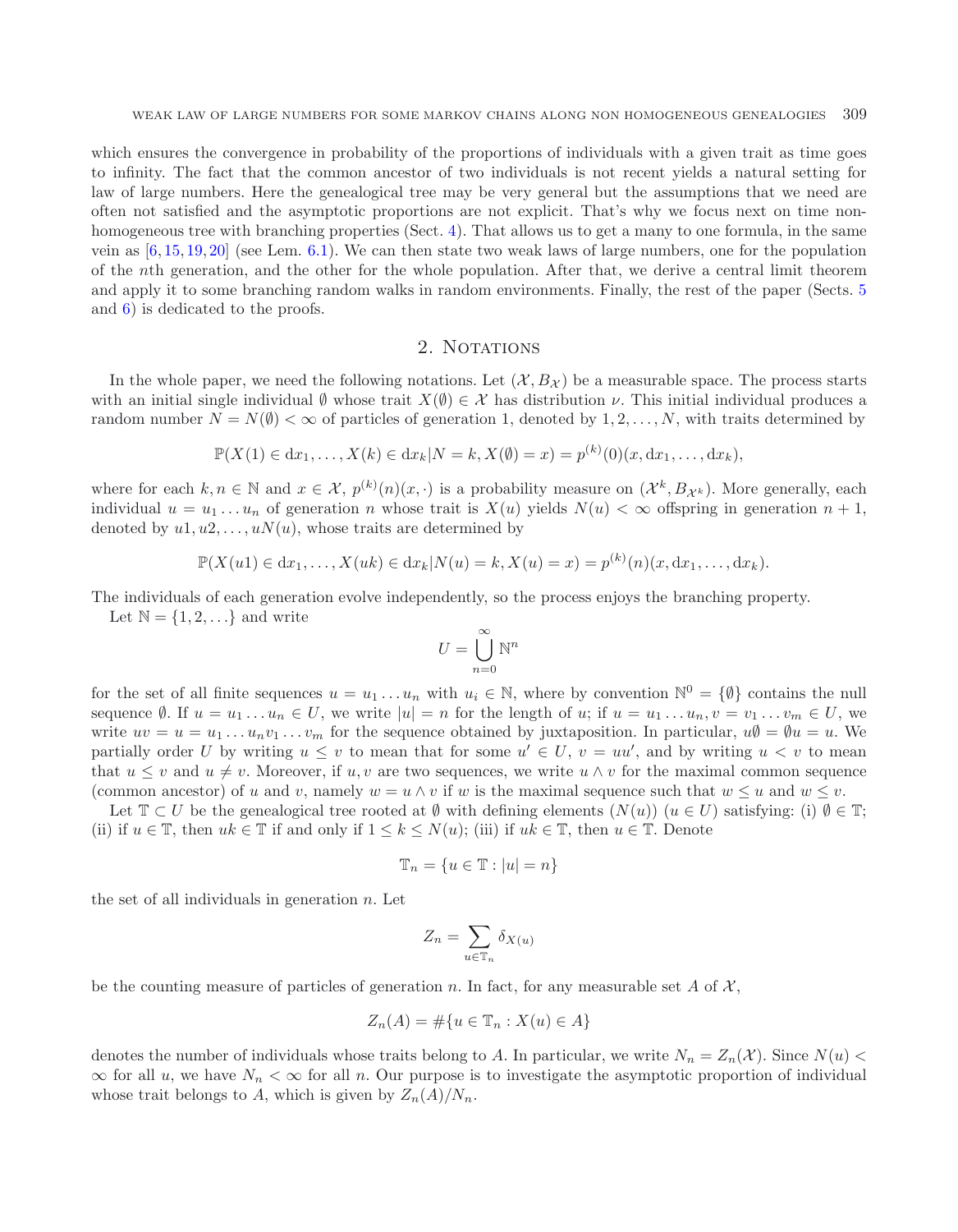## <span id="page-3-2"></span>3. Weak law of large numbers for non-homogeneous trees

<span id="page-3-0"></span>In this section, the genealogical tree  $\mathbb T$  is fixed (non random). We require that the size of the population in generation *n* goes to infinity as  $n \to \infty$ .

We consider a transition kernel  $(p^{(k)}(n)(x, dx_1,..., dx_k) : k, n \ge 0)$ . Then the Markov chain X along the tree T is specified recursively by

$$
\mathbb{E}\left[\prod_{u\in\mathbb{T}_n}F_u\left(X(u1),\ldots,X(uN(u))\right)\middle|\left(X(v):|v|\leq n\right)\right]=\prod_{u\in\mathbb{T}_n}\int F_u(x_1,\ldots,x_{N(u)})p^{(N(u))}(n)(x,\mathrm{d}x_1,\ldots\mathrm{d}x_k).
$$
\n(3.1)

where  $(F_u : u \in \mathbb{T}) \in \mathcal{B}_b^{\mathbb{T}}$  and  $\mathcal{B}_b$  is the set of bounded measurable functions from  $\bigcup$  $k\geq 0$  $\mathcal{X}^k$  to  $\mathbb{R}$ . The trees rooted at u are defined similarly:

$$
\mathbb{T}(u) = \{ uv \in \mathbb{T} \}, \qquad \mathbb{T}_n(u) = \{ uv \in \mathbb{T}_n(u) : |v| = n \},
$$
  

$$
Z_n^{(u)} = \sum_{uv \in \mathbb{T}_n(u)} \delta_{X(uv)}, \qquad N_n(u) = Z_n^{(u)}(\mathcal{X}) = \# \mathbb{T}_n(u).
$$

<span id="page-3-3"></span>**Proposition 3.1.** *Let*  $A \in B_{\mathcal{X}}$ *. We assume that* 

- (i)  $N_n \to \infty$  *as*  $n \to \infty$ ;
- (ii)  $\limsup \mathbb{P}(|U_n \wedge V_n| \ge K) \to 0$  *as*  $K \to \infty$ *, where*  $U_n$ *,*  $V_n$  *are two individuals uniformly and independently*  $\lim_{n \to \infty} \cos n$  in  $\mathbb{T}_n$ ;
- (iii) *there exists*  $\mu(A) \in \mathbb{R}$  *such that for all*  $u \in \mathbb{T}$  *satisfying*  $N_n(u) > 0$  *for all*  $n \geq 1$ *, and for all*  $x \in \mathcal{X}$ *,*

$$
\lim_{n \to \infty} \mathbb{P}\left(X(U_n^{(u)}) \in A \middle| X(u) = x\right) = \mu(A),
$$

*where*  $U_n^{(u)}$  *denotes an individual uniformly chosen in*  $\mathbb{T}_n(u)$ *.* 

*Then*

$$
\frac{Z_n(A)}{N_n} \to \mu(A) \qquad in \mathbb{P}\text{-}probability.
$$

The assumption (ii) means that the common ancestor of two individuals chosen randomly is at the be beginning of the tree. Then assumption (iii) ensures that any sampling is giving the same distribution. The assumptions (i) and (ii) hold for many classical genealogies, such as supercritical branching genealogies. The next proposition relax assumption (ii) but requires strong ergodicity. The assumption (iii) is difficult to obtain in general. We give below a simple example where it holds, whereas the the next section is giving better sufficient conditions, in the branching framework.

<span id="page-3-1"></span>**Example 3.2** (Homogeneous kernels)**.** The assumption (iii) is satisfied as soon as

$$
p(x, dy) := \frac{1}{k} \sum_{i=1}^{k} p^{(k)}(n) (x, \mathcal{X}^{i-1} dy \mathcal{X}^{k-i})
$$

depends neither of k nor of n and  $\mathbb{P}_x(Y_n \in A) \to \mu(A)$  as  $n \to \infty$  for every  $x \in \mathcal{X}$ , where  $Y_n$  is a Markov chain with transition kernel  $p$ . This latter convergence is related to the ergodicity of the Markov chain  $Y$ , for which sufficient conditions are known, see *e.g.* [\[26\]](#page-19-7). One can mention two particular cases. First, when T is the binary tree, we are in the usual framework handled in [\[19](#page-18-1)]. Second, one can have  $p^{(k)}(n)(x, dx_1, \ldots, dx_k)$  $\prod_{i=1}^{k} p(x, dx_i)$ .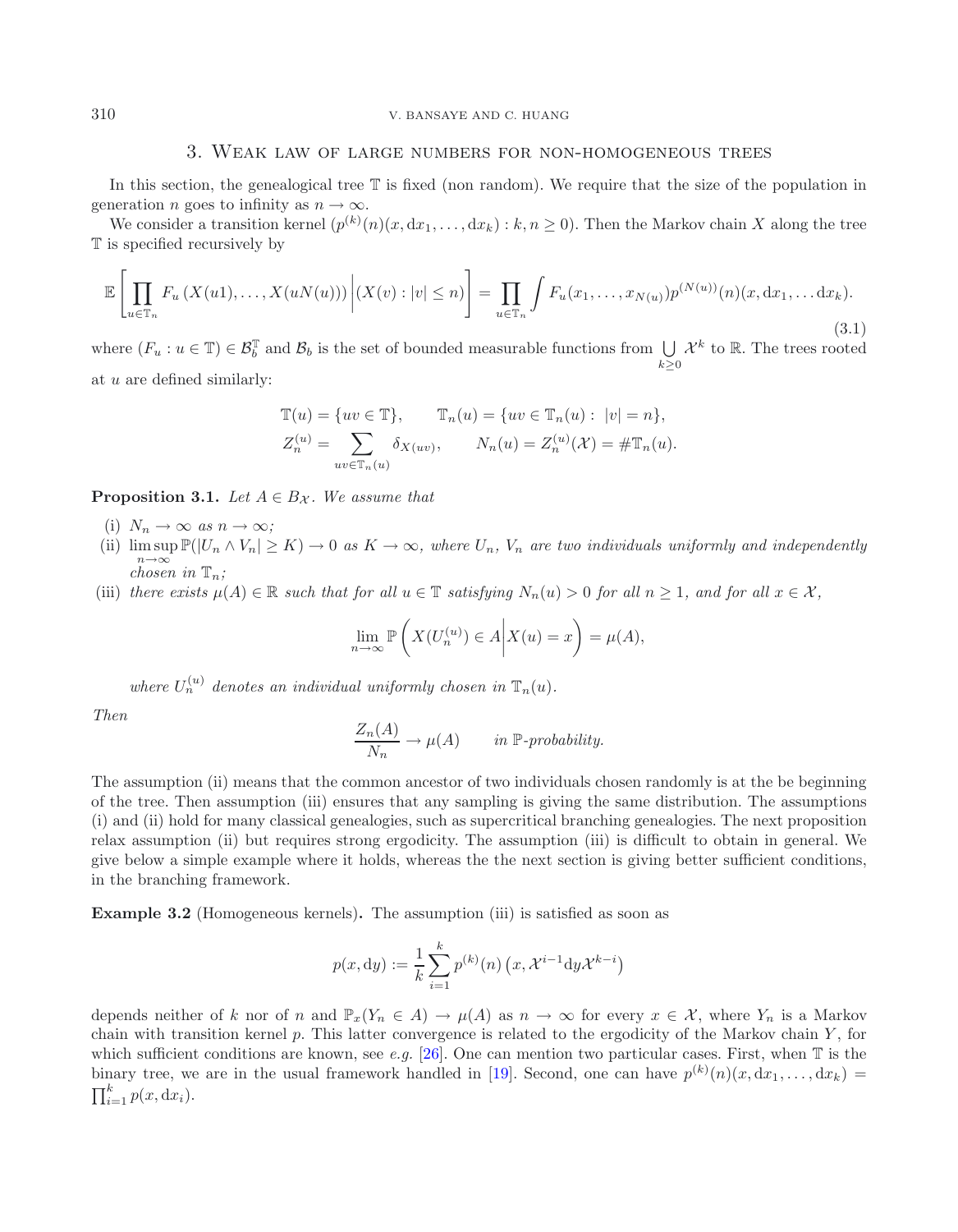<span id="page-4-1"></span>In the forthcoming result, we note that the common ancestor does not need to be at the beginning of the tree, but the convergence required is stronger.

**Proposition 3.3.** *Let*  $A \in B_{\mathcal{X}}$ *. We assume that* 

- (i)  $N_n \to \infty$  *as*  $n \to \infty$ ;
- (ii)  $\limsup \mathbb{P}(|U_n \wedge V_n| \ge n K) \to 0$  *as*  $K \to \infty$ *, where*  $U_n$ *,*  $V_n$  *are two individuals uniformly and independently*  $\lim_{n \to \infty} \frac{n \to \infty}{n \cdot n}$  *chosen in*  $\mathbb{T}_n$ *;*
- (iii) *there exists*  $\mu(A) \in \mathbb{R}$  *such that*

$$
\lim_{n \to \infty} \sup_{\substack{u \in \mathbf{\Gamma}_n^+ \\ x \in \mathcal{X}}} \left| \mathbb{P}\left(X(U_n^{(u)}) \in A \middle| X(u) = x\right) - \mu(A) \right| = 0,
$$

*where*  $\Gamma_n^+ = \{u \in \mathbb{T} : |u| \leq n, N_n(u) > 0\}$  *and*  $U_n^{(u)}$  *is an individual uniformly chosen in*  $\mathbb{T}_n(u)$ *.* 

*Then*

$$
\frac{Z_n(A)}{N_n} \to \mu(A) \qquad in \mathbb{P}\text{-}probability.
$$

Contrarily to the previous proposition, we note that under the assumption (i), the assumption (ii) is satisfied for any tree  $\mathbb T$  where each individual has at most q (constant) offspring. It is also satisfied for Wright Fisher (or Moran) genealogies when considering the backward genealogy  $\mathbb{T}^{(n)}$  with  $\#\mathbb{T}_{n}^{(n)} \to \infty$ . Considering the homogeneous case described in Example [3.2,](#page-3-1) (iii) is satisfied when strong ergodicity holds for  $Y$ . It it the case for example in finite state space or under Doeblin type conditions. In this situation, Proposition [3.3](#page-4-1) can be applied.

## <span id="page-4-0"></span>4. Quenched Law of large numbers for branching Markov chains in random environment

In this section, the genealogical tree T is random. Then the population evolves following a branching process in random environment (BPRE), described as follows. Let  $\xi = (\xi_0, \xi_1, \ldots)$  be a sequence of random variables taking values in some measurable space  $\Omega$ , which will come in applications below from a stationary and ergodic process. Each  $\xi_n$  corresponds to a probability distribution on  $\mathbb{N} = \{0, 1, 2, \ldots\}$ , denoted by  $p(\xi_n) = \{p_k(\xi_n) : k \geq 0\}$ . This infinite vector ξ is called a *random environment*.

We consider now random measurable transition kernels  $(p_{\xi_n}^{(k)}(x, dx_1, \ldots, dx_k) : k, n \ge 0)$ , which are indexed by the nth environment component  $\xi_n$ . The process X is a Markov chain along the random tree  $\mathbb T$  with transition kernels p. Conditionally on  $(\xi, \mathbb{T})$ , the process is constructed following  $(3.1)$  with  $p_{\xi_n}^{(k)}$  in place of  $p^{(k)}(n)$ . More specifically, the successive offspring distributions are  $\{p(\xi_n)\}\$ , so that the number of offspring  $N(u)$  of individual u of generation n is distributed as  $p(\xi_n)$  and the traits of its offspring  $\{X(u_i)\}\)$  are determined by

$$
\mathbb{P}_{\xi}(X(u1) \in dx_1, \dots, X(uk) \in dx_k | N(u) = k, X(u) = x) = p_{\xi_n}^{(k)}(x, dx_1, \dots, dx_k).
$$

We note that the offspring number  $N(u)$  does not depend on the parent's trait  $X(u)$ , and the offspring traits  $\{X(ui): i=1,\ldots,N(u)\}\$  may depend on  $N(u), X(u)$  and  $\xi_n$ .

Given  $\xi$ , the conditional probability will be denoted by  $\mathbb{P}_{\xi}$  and the corresponding expectation by  $\mathbb{E}_{\xi}$ . The total probability will be denoted by  $\mathbb P$  and the corresponding expectation by  $\mathbb E$ . As usual,  $\mathbb P_{\xi}$  is called *quenched law*, and P *annealed law*.

Let  $\mathcal{F}_0 = \mathcal{F}(\xi) = \sigma(\xi_0, \xi_1, \ldots)$  and  $\mathcal{F}_n = \mathcal{F}_n(\xi) = \sigma(\xi_0, \xi_1, \ldots, (N(u): |u| < n))$  be the  $\sigma$ -field generated by the process  $\xi$  and the random variables  $N(u)$  with  $|u| < n$ , so that  $N_n$ , the size of the population in generation n, are  $\mathcal{F}_n$ -measurable. Denote

$$
m_n = \sum_k k p_k(\xi_n) \qquad \text{for } n \ge 0,
$$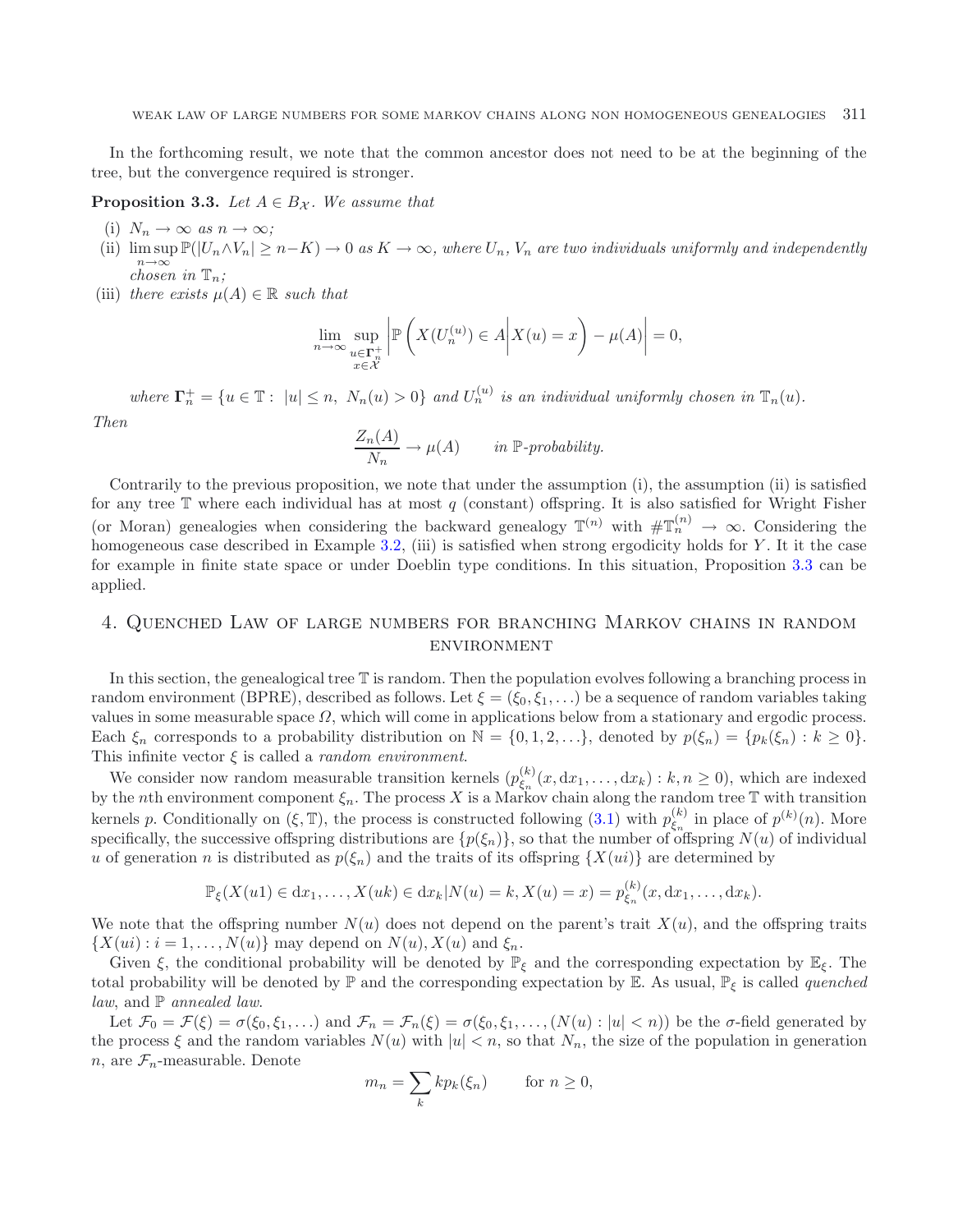and assume that  $0 < m_n < \infty$  for all *n*. Set

<span id="page-5-1"></span>
$$
P_0 = 1
$$
 and  $P_n = m_0 ... m_{n-1}$  for  $n \ge 1$ .

Thus, for every  $n \in \mathbb{N}$ ,  $P_n = \mathbb{E}_{\xi} N_n$ . It is well-known that the normalized population size  $W_n = N_n/P_n$  is a non-negative martingale with respect to  $\mathcal{F}_n$ , so the limit  $W = \lim_{n \to \infty} W_n$  exists a.s.

In the rest of this section, we make the following classical assumptions for the supercritical regime:

### **Assumption 4.1.**

- (i) The environment  $\xi = (\xi_0, \xi_1, \ldots)$  is a stationary ergodic sequence.
- (ii) We assume that  $\mathbb{P}(m_0 = 0) = 0$ ,  $\mathbb{P}(p_0(\xi_0) = 1) < 1$  and  $\mathbb{E}(\log m_0) < \infty$ .
- (iii) We focus on the supercritical non-degenerated case

$$
\mathbb{E}(\log m_0) > 0, \qquad \mathbb{E}\left(\log \frac{\mathbb{E}_{\xi} N^2}{m_0^2}\right) < \infty. \tag{4.1}
$$

The assumption (i) allows to get the asymptotic behavior of the size of the population. The assumption (ii) avoids some degenerated cases. Denoting by

$$
q(\xi) = \mathbb{P}_{\xi}(N_n = 0 \text{ for some } n)
$$

the extinction probability, it is well known (*cf.* [\[2](#page-18-16),[3](#page-18-17)]) that the non-extinction event  $\{N_n \to \infty\}$  has quenched probability  $1 - q(\xi)$ . Moreover, the condition  $\mathbb{E}(\log m_0) \leq 0$  implies that  $q(\xi) = 1$  a.s., whereas  $\mathbb{E}(\log m_0) > 0$ (supercritical case) yields

$$
q(\xi) < 1 \qquad \text{a.s.}
$$

The assumption (iii) ensures that the limit  $W$  is positive on the non-extinction event. Moreover, one can see that lim  $P_n = \infty$ , since  $\mathbb{E}(\log m_0) > 0$ . We refer to [\[2,](#page-18-16)[3\]](#page-18-17) for the statements and proofs of these results.

### <span id="page-5-0"></span>**4.1. Law of large numbers in generation** *n*

We first give a forward law of large numbers in generation  $n$  for the model introduced above, with the help of an auxiliary Markov process constructed as follows. Let

$$
P_{\xi_n}^{(k,i)}(x,\cdot) = p_{\xi_n}^{(k)}\left(x, \mathcal{X}^{i-1} \times \cdot \times \mathcal{X}^{k-i}\right)
$$

be the *i*th marginal of  $p_{\xi_n}^{(k)}$  and introduce the random transition probability

$$
Q_n(x, \cdot) = Q(T^n \xi; x, \cdot) = \frac{1}{m_n} \sum_{k=0}^{\infty} p_k(\xi_n) \sum_{i=1}^{k} P_{\xi_n}^{(k,i)}(x, \cdot),
$$

where  $T\xi = (\xi_1, \xi_2, \ldots)$  if  $\xi = (\xi_0, \xi_1, \ldots)$ . We note that for each  $\xi \in \Omega$ , the Markov transition kernel  $Q(\xi, \cdot, \cdot)$ is a function from  $\mathcal{X} \times B_{\mathcal{X}}$  into [0, 1] satisfying:

- for each  $x \in \mathcal{X}, Q(\xi; x, \cdot)$  is a probability measure on  $(\mathcal{X}, B_{\mathcal{X}})$ ;
- for each  $A \in B_{\mathcal{X}}$ ,  $Q(\xi; \cdot, A)$  is a  $B_{\mathcal{X}}$ -measurable function on X.

Given the environment  $\xi$ , we define an auxiliary Markov chain in varying environment Y, whose transition probability in generation j is  $Q_i$ :

$$
\mathbb{P}_{\xi}(Y_{j+1} \in dy | Y_j = x) = Q_j(x, dy).
$$

As usual, we denote by  $\mathbb{P}_{\xi,x}$  the quenched probability when the process Y starts from the initial value x, and by  $\mathbb{E}_{\xi,x}$  the corresponding expectation.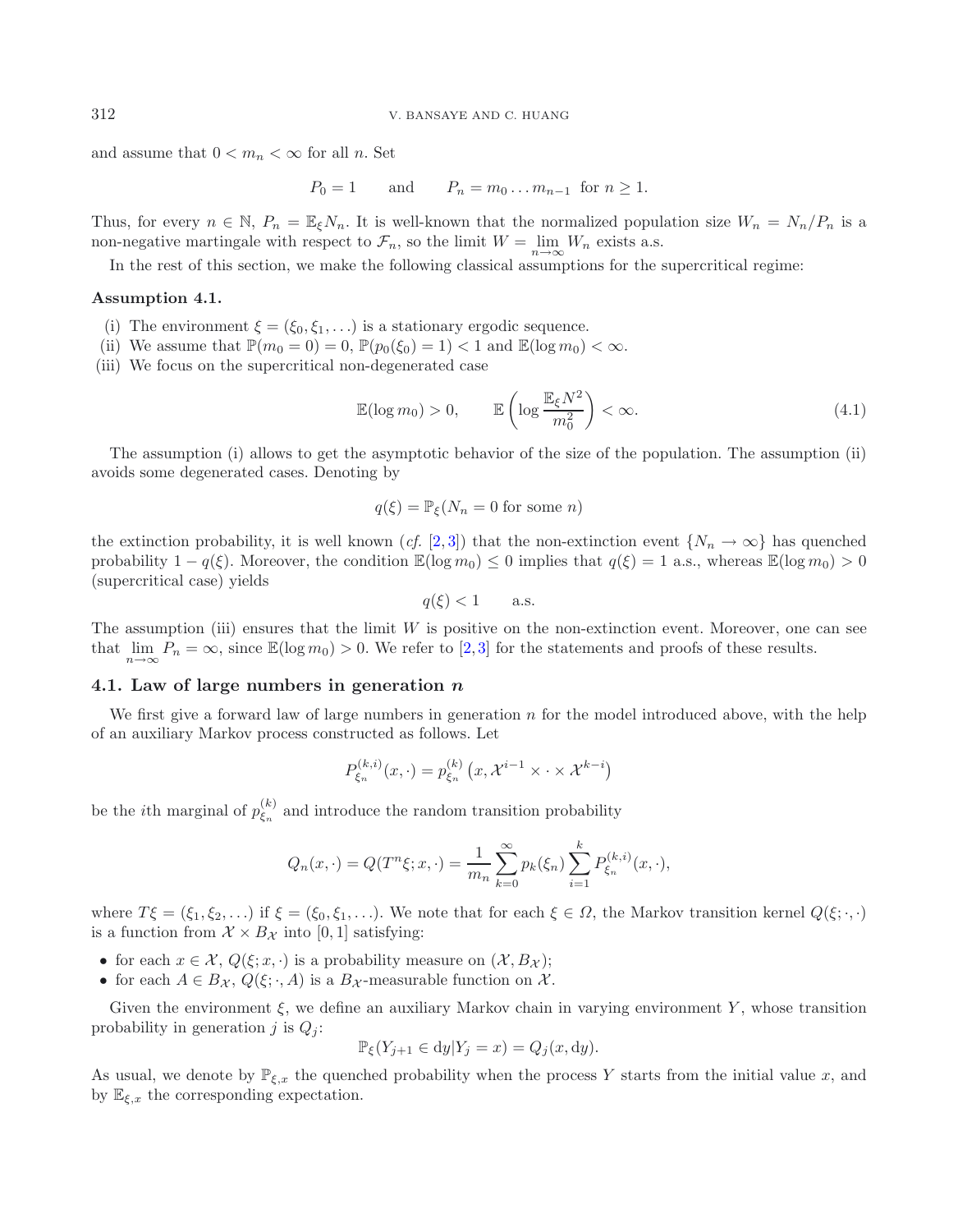<span id="page-6-4"></span><span id="page-6-0"></span>As stated below, the convergence of the measure  $Z_n(\cdot)$  normalized comes from the ergodic behavior of  $Y_n$ . In the same vein as [\[14\]](#page-18-3), we have

**Theorem 4.2.** *Let*  $A \in B_{\mathcal{X}}$ *. We assume that there exists a sequence*  $(\mu_{\xi,n}(A))_n$  *such that for almost every*  $\xi$ *and for each*  $r \in \mathbb{N}$ *,* 

<span id="page-6-5"></span>
$$
\lim_{n \to \infty} \left( \mathbb{P}_{T^r \xi, x} (Y_{n-r} \in A) - \mu_{\xi, n}(A) \right) = 0 \quad \text{for every } x \in \mathcal{X}.
$$
 (4.2)

*Then we have for almost all* ξ*, conditionally on the non-extinction event,*

<span id="page-6-1"></span>
$$
\frac{Z_n(A)}{N_n} - \mu_{\xi,n}(A) \to 0 \qquad in \, \mathbb{P}_{\xi} \text{-}probability. \tag{4.3}
$$

This theorem is adapted to the underlying branching genealogy. The proof is deferred to Section 6.2, where a more general result is obtained. The condition [\(4.2\)](#page-6-0) holds if the auxiliary Markov chain is weakly ergodic, for suitable sets A. For sufficient (and necessary) conditions of weak ergodicity in the non-homogeneous case, we refer in particular to [\[26](#page-19-7)].

<span id="page-6-3"></span>Let us now give more trackable conditions. We derive a result of (quenched) weak law of large numbers, under a stronger assumption, and then give two examples.

**Corollary 4.3.** *Let*  $A \in B_{\mathcal{X}}$ *. We assume that there exists*  $\mu(A) \in \mathbb{R}$  *such that for almost all*  $\xi$ *,* 

$$
\lim_{n \to \infty} \mathbb{P}_{\xi, x}(Y_n \in A) = \mu(A) \qquad \text{for every } x \in \mathcal{X}.
$$
 (4.4)

*Then we have for almost all* ξ*, conditionally on the non-extinction event,*

$$
\frac{Z_n(A)}{N_n} \to \mu(A) \qquad in \, \mathbb{P}_{\xi} \text{-probability.}
$$
\n
$$
(4.5)
$$

We now give two examples. In the first one, both reproduction and transition kernels are time-homogeneous. In the second one, the reproduction is time non-homogeneous but each individual inherits i.i.d. positions. In both cases, Y is time homogeneous and [\(4.4\)](#page-6-1) can be checked easily.

**Example 4.4** (Homogeneous Markov chains along Galton Watson trees)**.** We focus here on the case when the time environment is non random, *i.e.*  $\xi_n$  is constant for every  $n \in \mathbb{N}$ . The genealogical tree is a Galton Watson tree, whose offspring distribution is specified by  $\{p_k : k \geq 0\}$ . Moreover, we assume that

$$
\mathbb{P}_{\xi}(X(u1) \in dx_1, \dots, X(uk) \in dx_k | N(u) = k, X(u) = x) = p^{(k)}(x, dx_1, \dots, dx_k).
$$

does not depend on  $\xi$ . Then, denoting by m the mean number of offspring per individual and

$$
P^{(k,i)}(x,\cdot) = p^{(k)}(x, \mathcal{X}^{i-1} \times \cdot \times \mathcal{X}^{k-i}),
$$

<span id="page-6-2"></span>the auxiliary process  $Y$  is a time homogeneous Markov chain whose transition kernel is given by

$$
Q(x, \cdot) = \frac{1}{m} \sum_{k=0}^{\infty} p_k \sum_{i=1}^{k} P^{(k,i)}(x, \cdot).
$$

Thus a law of large number in probability is obtained as soon as the ergodicity of the Markov chain Y is proved. Indeed, it ensures that there exists a probability measure  $\mu$  such that for each  $x \in \mathcal{X}$  and a measurable set A such that  $\mu(\partial A^3)=0$  $\mu(\partial A^3)=0$  $\mu(\partial A^3)=0$ , and  $Q^n(x, A)=\mathbb{P}_x(Y_n\in A)\to \mu(A)$ , so that we can apply Corollary [4.3.](#page-6-3)

We recall that sufficient conditions for the ergodicity of a Markov chain are known in the literatures, see *e.g.* [\[25\]](#page-19-8). This result is a simple generalization of law of large numbers on the binary tree in [\[19\]](#page-18-1) and that on Galton Watson trees with at most two offspring given in [\[14](#page-18-3)]. A continuous time analogue can be found in [\[7](#page-18-18)].

 $3 \partial A$  is the boundary of A.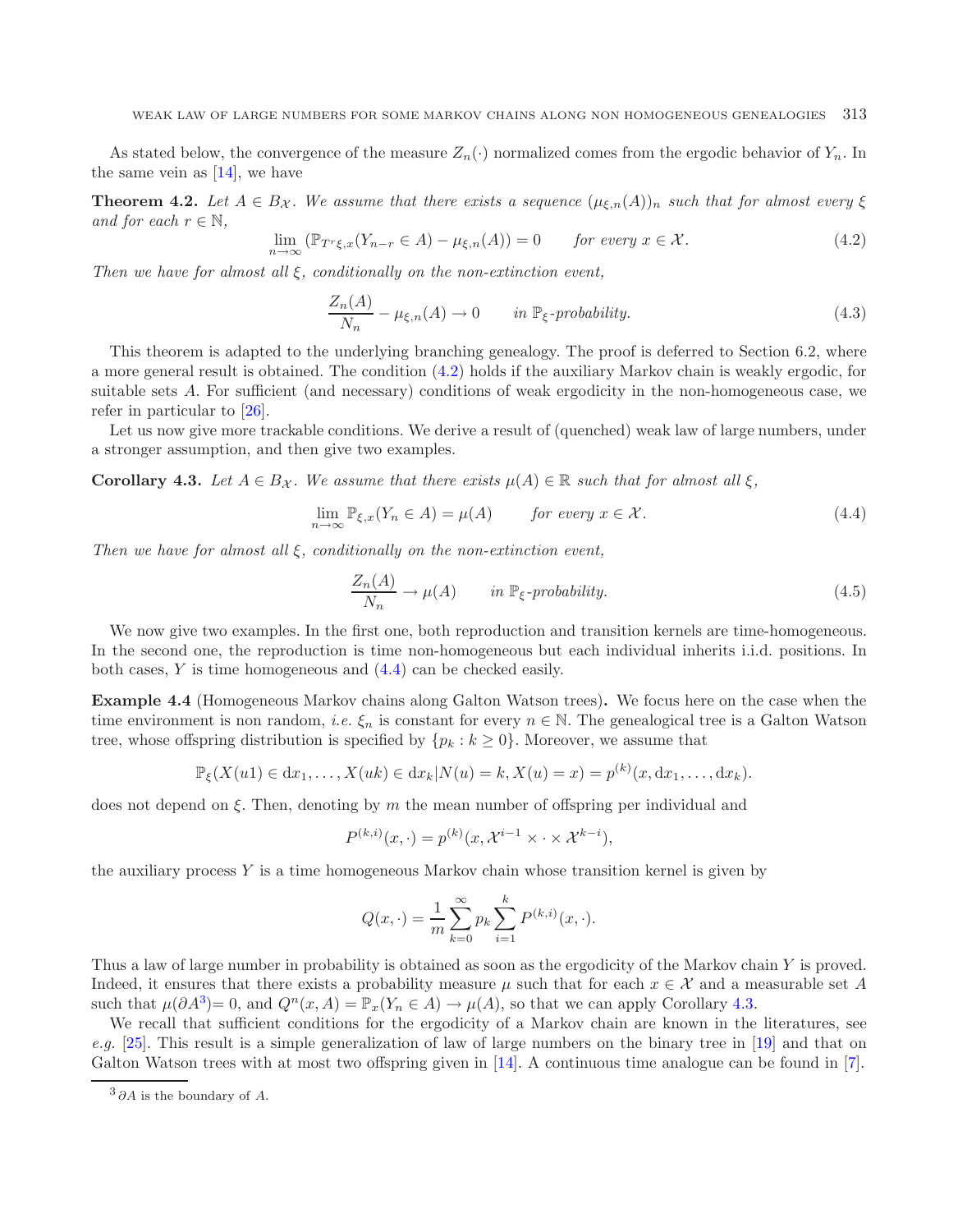**Example 4.5** (Symmetric homogeneous Markov chains along branching trees in random environment)**.** We consider a Branching Markov Chain on  $\mathcal X$  in the stationary and ergodic environment  $\mathcal E$ . Given  $\mathcal E$ , for each u of generation n, the number of its offspring  $N(u)$  is determined by distribution  $p(\xi_n) = \{p_k(\xi_n) : k \geq 0\}$ . The offspring positions  $\{X(u)\}\$ , independent of each other conditioned on the position of u, are determined by

$$
\mathbb{P}_{\xi}(X(ui) \in dy | X(u) = x) = p(x, dy),
$$

where  $p(x, \cdot)$  is a probability on X. This example is actually a particular case of Example [3.2.](#page-3-1) We can see that

$$
p_{\xi_n}^{(k)}(x, dx_1, \dots, dx_k) = \prod_{i=1}^k \mathbb{P}_{\xi}(X(ui) \in dx_i | X(u) = x) = \prod_{i=1}^k p(x, dx_i).
$$

Therefore,  $Q(x, dy) = Q_n(x, dy) = p(x, dy)$  and  $Y_n$  is a time-homogeneous Markov chain with transition probability p. As in the previous example, the problem is reduced to the ergodicity of Y . Such a class may be relevant to model the dispersion of plants in spaces where the reproduction is homogeneous and the time environment only influences the genealogy.

The convergence of the Markov chain [\(4.4\)](#page-6-1) is difficult to get under general assumptions. Indeed, when the auxiliary kernel  $Q$  depends on  $\xi$ , the auxiliary process is time non-homogeneous and the convergence in distribution  $(4.4)$  won't hold in general<sup>[4](#page-7-0)</sup>. Thus, we derive in the next subsection a law of large numbers on the whole tree.

#### **4.2. Law of large numbers on the whole tree**

In the framework of Markov chains with stationary and ergodic environments, quenched ergodic theorems are known (see *e.g.* [\[29](#page-19-9), [31](#page-19-10)]). They ensure the convergence

<span id="page-7-3"></span><span id="page-7-1"></span>
$$
\frac{1}{n}\sum_{k=1}^{n}Q_0\dots Q_{k-1}(x,\cdot)\to\mu(\cdot)\qquad\text{as }n\to\infty,\quad\text{for every }x\in\mathcal{X}.
$$

It leads us to consider the following limit theorems on the whole tree, where each generation of the tree has the same mean weight in the limit. Such an approach is both adapted to the branching (forward) genealogy and the convergence of the underlying auxiliary time non-homogeneous Markov chain  $Y$ , whose transition are stationary and ergodic. It differs from the usual limit theorem on the whole tree [\[14](#page-18-3)[,19](#page-18-1)] where each cell has the same weight, but not each generation.

<span id="page-7-2"></span><span id="page-7-0"></span>**Theorem 4.6.** *Let*  $A \in B_{\mathcal{X}}$ *. We assume that there exists*  $\mu(A) \in \mathbb{R}$  *such that for almost all*  $\xi$ *,* 

$$
\lim_{n \to \infty} \frac{1}{n} \sum_{k=1}^{n} \mathbb{P}_{\xi, x}(Y_k \in A) = \mu(A) \qquad \text{for every } x \in \mathcal{X}.
$$
 (4.6)

*Then we have for almost all* ξ*, conditionally on the non extinction event,*

$$
\frac{1}{n}\sum_{k=1}^{n}\frac{Z_k(A)}{N_k} \to \mu(A) \qquad in \; \mathbb{P}_{\xi}\text{-probability.}
$$
\n
$$
(4.7)
$$

The proof is also deferred to Section 5.4.

<sup>&</sup>lt;sup>4</sup> The reader could consider for example the case of an environment containing only two components whose associated transition matrices have different stationary probability.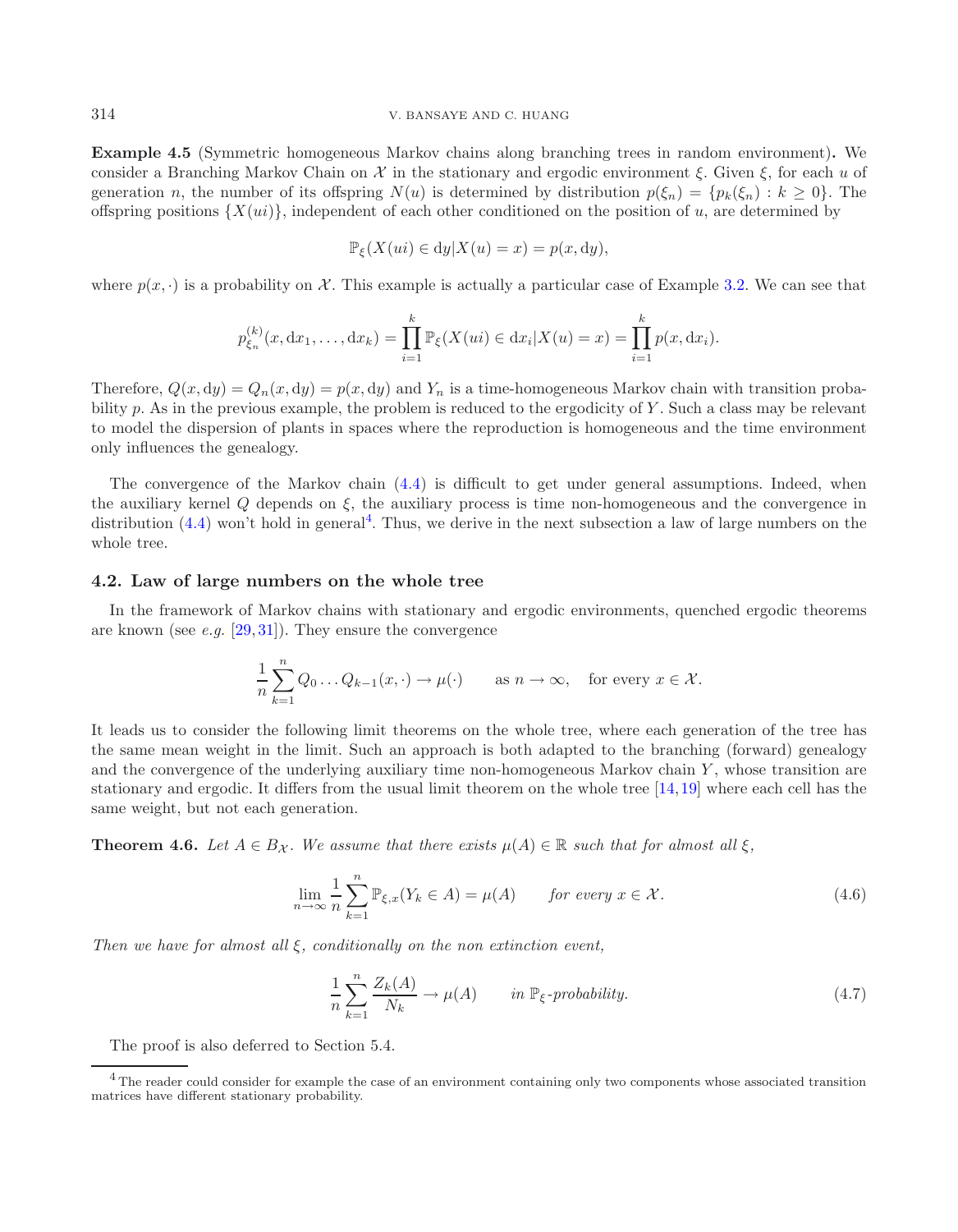**Example 4.7** (Doeblin conditions for the auxiliary Markov chain Y). Assume that there exist a positive integer b and a measurable function  $M(\xi): \Omega \to [1,\infty)$  such that  $\mathbb{E}|\log M(\xi)| < \infty$ , and for almost all  $\xi$ .

$$
\mathbb{P}_{\xi,x}(Y_b \in A) \le M(\xi)\mathbb{P}_{\xi,y}(Y_b \in A) \quad \text{for all } x, y \in \mathcal{X},
$$

which means that assumption (A) of Seppäläinen [\[31\]](#page-19-10) is satisfied. According to Theorem 2.8 (i) and (iii) of [31] (with  $f = \mathbf{1}_{A \times Q}$ ), there exists a probability  $\Phi$  on  $\mathcal{X} \times \Omega$  such that for almost all  $\xi$ ,

<span id="page-8-2"></span>
$$
\lim_{n \to \infty} \frac{1}{n} \sum_{k=1}^{n} \mathbf{1}_A(Y_k) = \varPhi(A) \qquad \mathbb{P}_{\xi, x} \text{- a.s. for every } x \in \mathcal{X}.
$$

By the dominate convergence theorem, we have for almost all  $\xi$ ,

<span id="page-8-1"></span><span id="page-8-0"></span>
$$
\lim_{n \to \infty} \frac{1}{n} \sum_{k=1}^{n} \mathbb{P}_{\xi, x}(Y_k \in A) = \Phi(A) \quad \text{for every } x \in \mathcal{X}.
$$

Thus [\(4.6\)](#page-7-1) holds with  $\mu(A) = \Phi(A)$ , so we can use Theorem [4.6](#page-7-2) to get [\(6.7\)](#page-16-0) and [\(4.7\)](#page-7-3).

#### **4.3. Central limit theorem**

When the auxiliary Markov chain Y is a classical random walk on  $\mathcal{X} \subset \mathbb{R}$ , we know that  $Y_n$  satisfies a central limit theorem. Such results have been extended to the framework of random walk in random environment (see *e.g.* [\[1\]](#page-18-19)) and some more general Markov chains (see *e.g.* [\[17\]](#page-18-20)). It leads us to state the convergence of proportions in the case when  $Y_n$  satisfies a central limit theorem.

**Theorem 4.8.** Let  $\mathcal{X} \subset \mathbb{R}$ . We assume that for almost all  $\xi$ ,  $Y_n$  satisfies a central limit theorem: there exits a *sequence of random variables*  $\{(a_n(\xi), b_n(\xi))\}$  *satisfying*  $b_n(\xi) > 0$  *such that* 

<span id="page-8-3"></span>
$$
\lim_{n \to \infty} \mathbb{P}_{\xi, x} \left( \frac{Y_n - a_n(\xi)}{b_n(\xi)} \le y \right) = \Phi(y) \qquad \text{for every } x \in \mathcal{X}, \tag{4.8}
$$

*where*  $\Phi$  *is a continuous function on*  $\mathbb{R}$ *. If for each*  $r \in \mathbb{N}$  *fixed,* 

$$
\lim_{n \to \infty} \frac{b_n(\xi)}{b_{n-r}(T^r \xi)} = 1 \quad \text{and} \quad \lim_{n \to \infty} \frac{a_n(\xi) - a_{n-r}(T^r \xi)}{b_{n-r}(T^r \xi)} = 0 \quad a.s., \tag{4.9}
$$

*then we have for almost all* ξ*, conditionally on the non-extinction event,*

$$
\frac{Z_n(-\infty, b_n(\xi)y + a_n(\xi)]}{N_n} \to \Phi(y) \qquad in \; \mathbb{P}_{\xi} \text{-}probability. \tag{4.10}
$$

The proof is deferred to Section 5.5.

**Example 4.9** (Branching random walk on R in time random environment)**.** This model is considered in Huang and Liu [\[22\]](#page-18-12). The environment  $\xi = (\xi_n)_{n \in \mathbb{N}}$  is a stationary and ergodic process indexed by time  $n \in \mathbb{N}$ . Each realization of  $\xi_n$  corresponds to a distribution  $\eta_n = \eta_{\xi_n}$  on  $\mathbb{N} \otimes \mathbb{R}^{\mathbb{N}}$ . Given the environment  $\xi$ , the process is formed as follows: at time n, each particle u of generation n, located at  $X(u) \in \mathbb{R}$ , is replaced by  $N(u)$  new particles of generation  $n + 1$  which scattered on R with positions determined by  $X(ui) = X(u) + L_i(u)$ , where the point process  $(N(u); L_1(u), L_2(u),...)$  has distribution  $\eta_n$ . To fit with the notations of this paper, we can see that

$$
p_k(\xi_n) = \eta_n(k, \mathbb{R} \times \mathbb{R} \times \dots),
$$
  
\n
$$
p_{\xi_n}^{(k,i)}(x, dy) = \eta_n(k, \mathbb{R}^{i-1} \times \{dy - x\} \times \mathbb{R}^{k-i}) =: q_{\xi_n}^{(k,i)}(dy - x),
$$
  
\n
$$
Q_n(x, dy) = \frac{1}{m_n} \sum_{k=0}^{\infty} p_k(\xi_n) \sum_{i=1}^{k} q_{\xi_n}^{(k,i)}(dy - x) =: q_n(dy - x).
$$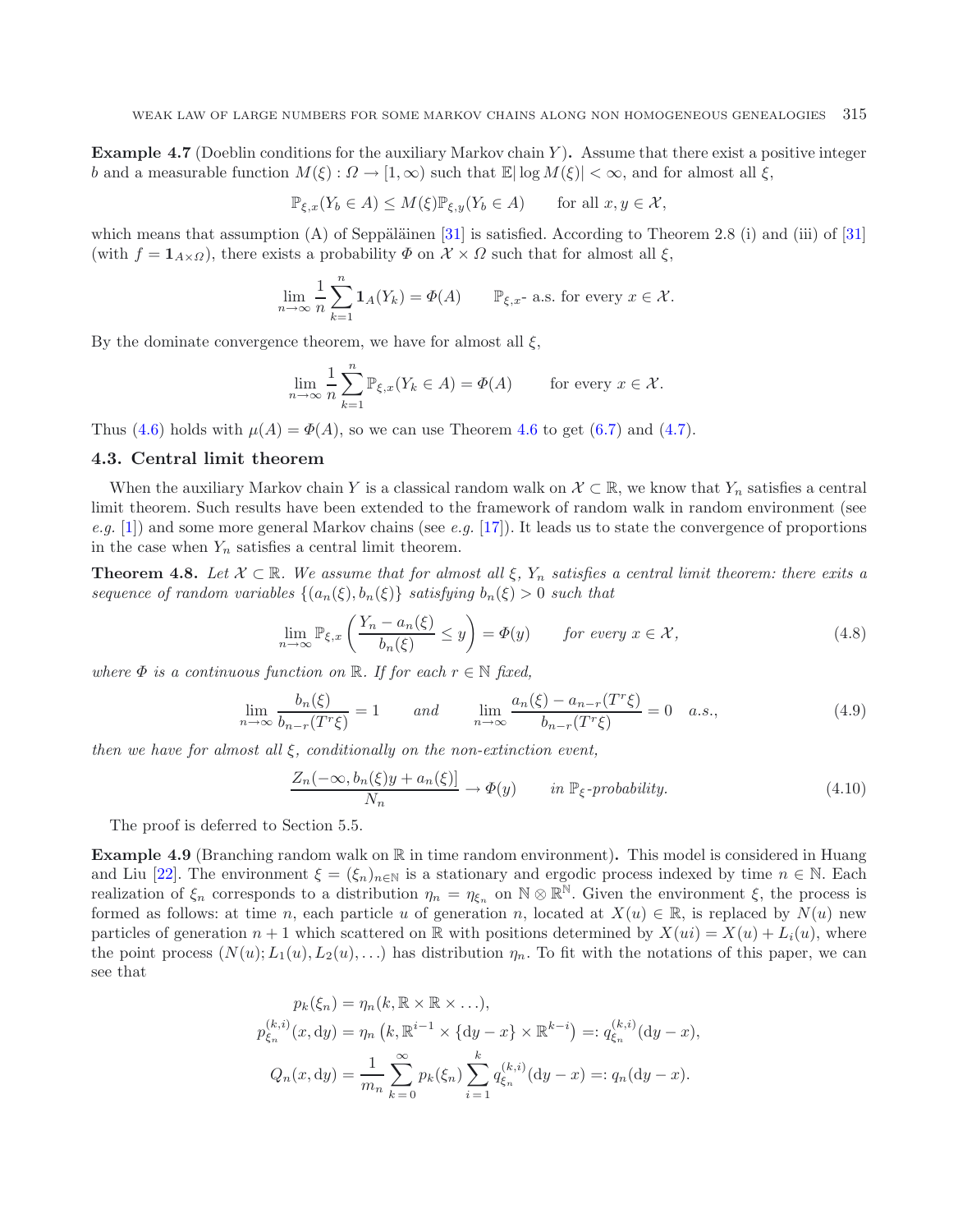We note that for any measurable function  $f$  on  $\mathbb{R}$ ,

$$
\int f(t)q_n(\mathrm{d}t) = \frac{1}{m_n} \mathbb{E}_{\xi} \sum_{i=1}^{N(u)} f(L_i(u)) \quad (\forall u \in \mathbb{T}_n).
$$

Hence  $q_n$  is the normalized intensity measure of the point process  $(N(u); L_1(u), L_2(u),...)$  for  $u \in \mathbb{T}_n$ . We define

$$
Y_n = \zeta_0 + \zeta_1 + \ldots + \zeta_n,
$$

where  $\zeta_j$  is independent of each other under  $\mathbb{P}_{\xi}$  and the distribution of  $\zeta_j$  for  $j \geq 1$  is  $q_{j-1}$ . Then  $Y_n$  is a non-homogeneous Markov chain, whose transition kernel satisfies

$$
\mathbb{P}_{\xi}(Y_{n+1} \in dy | Y_n = x) = q_n(dy - x) = Q_n(x, dy).
$$

Let  $\mu_n = \int_{\mathbb{R}} t q_n(dt)$  and  $\sigma_n^2 = \int_{\mathbb{R}} (t - \mu_n)^2 q_n(dt)$ . If  $|\mu_0| < \infty$  a.s. and  $\mathbb{E}(\sigma_0^2) \in (0, \infty)$ , according to [\[22](#page-18-12)], the sequence  $(q_n)$  satisfies a central limit theorem:

$$
q_0 * \ldots * q_{n-1}(b_n(\xi)y + a_n(\xi)) \to \Phi(y)
$$
 a.s.,

where

$$
a_n(\xi) = \sum_{i=0}^{n-1} \mu_i, \qquad b_n(\xi) = \left(\sum_{i=0}^{n-1} \sigma_n^2\right)^{1/2}
$$

and  $\Phi$  is the distribution function of the standard normal distribution. It follows that [\(4.8\)](#page-8-0) holds for almost all ξ. Moreover, by the ergodic theorem, [\(4.9\)](#page-8-1) can be verified. Thus we can apply Theorem [4.8](#page-8-2) to this model and obtain [\(4.10\)](#page-8-3) under the hypothesis given above. This result can also be deduced from [\[22](#page-18-12)], where the almost sure convergence of [\(4.10\)](#page-8-3) is shown though some tedious calculations.

**Example 4.10** (Branching random walk on Z in time and space random environment)**.** This model is considered in Liu [\[24](#page-18-21)]. Let  $\xi = (\xi_n)_{n\in\mathbb{N}}$  be a stationary and ergodic process denoting the environment in time, and  $\omega = (\omega_x)_{x \in \mathbb{Z}}$ , which denotes the environment in locations, be another stationary and ergodic process taking values in [0, 1]. The two sequences  $\xi$ ,  $\omega$  are supposed to be independent of each other. Given the environment  $(\xi, \omega)$ , each u of generation n, located at  $X(u) \in \mathbb{Z}$ , is replaced at time  $n+1$  by k new particles with probability  $p_k(\xi_n)$ , which move immediately and independently to  $x + 1$  with probability  $\omega_x$  and to  $x - 1$  with probability  $1 - \omega_x$ . Namely, the position of ui is determined by

$$
\mathbb{P}_{(\xi,\omega)}(X(ui) = y|X(u) = x) = Q(x,y) := \begin{cases} \omega_x & \text{if } y = x+1; \\ 1 - \omega_x & \text{if } y = x-1, \end{cases}
$$

where  $\mathbb{P}_{(\xi,\omega)}$  denotes the conditional probability given the environment  $(\xi,\omega)$ . Notice that when the environment in locations  $\omega$  is fixed, this process is the just one considered in Example 3.2 with the state space  $\mathcal{X} = \mathbb{Z}$  and  $p(x, y) = Q(x, y)$ . So the transition probability of the Markov chain  $Y_n$  is Q, which only depends on the environment in locations  $\omega$  and is independent of the environment in time ξ. We can regard  $Y_n$  as a random walk on  $\mathbb Z$  in random environment which is studied in Alili [\[1](#page-18-19)]. By Theorem 6.3 of [\[1\]](#page-18-19) and the continuity of  $\Phi$ , under some hypothesis, we have for every  $\omega$ ,

$$
\lim_{n \to \infty} \mathbb{P}_{\omega, x} \left( \frac{Y_n - n\gamma}{\sqrt{n}} \le y \right) = \varPhi(y) \quad \text{for every } x \in \mathbb{Z},
$$

where  $\Phi$  is the distribution function of the normal distribution  $\mathcal{N}(0, D)$ , and  $\gamma$ , D are two explicit constants (see [\[1\]](#page-18-19) for details). Therefore, we can apply Theorem [4.8](#page-8-2) and obtain [\(4.10\)](#page-8-3) under the probability  $\mathbb{P}_{(\xi,\omega)}$ .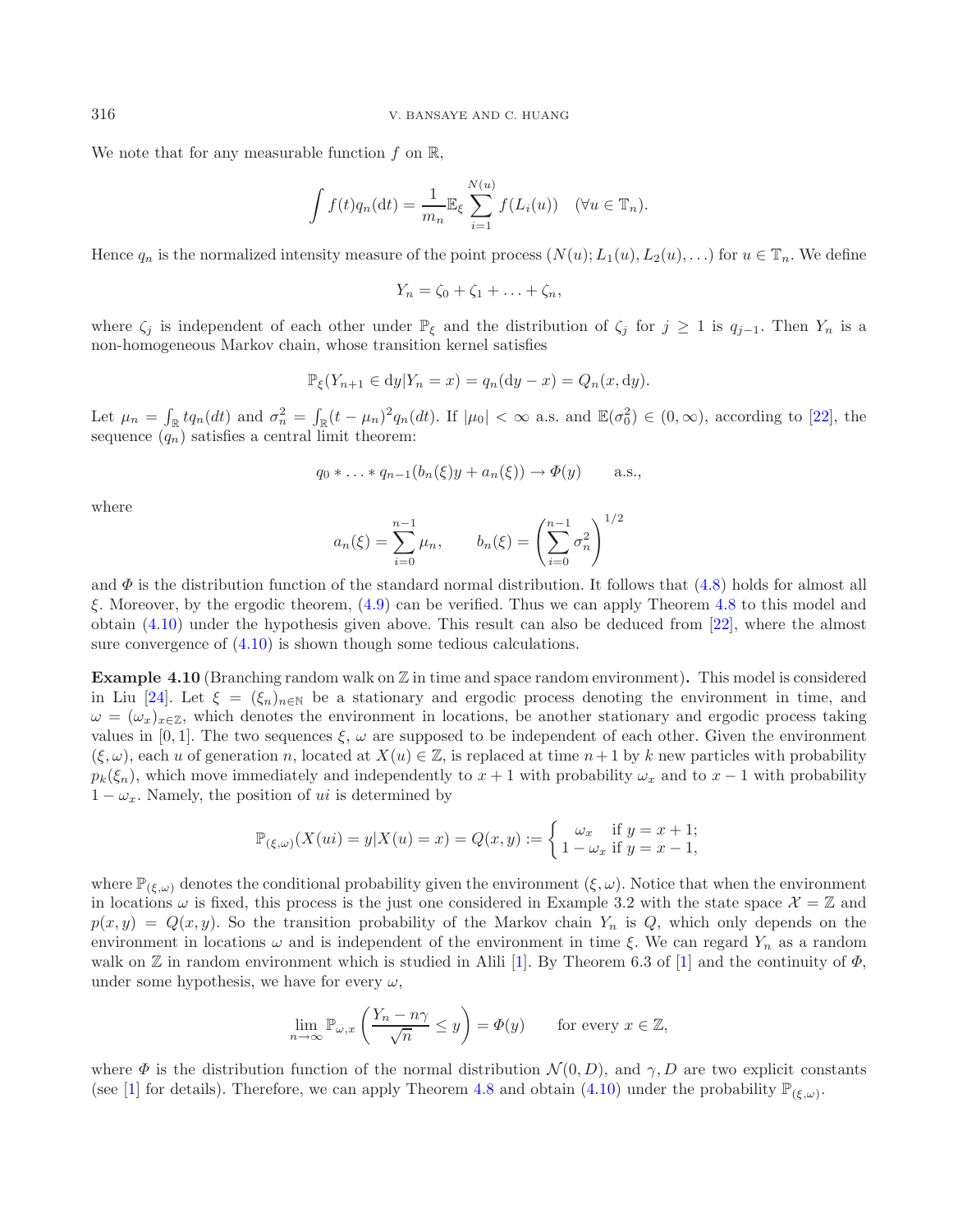## 5. Proof of Propositions [3.1](#page-3-3) and [3.3](#page-4-1)

<span id="page-10-1"></span><span id="page-10-0"></span>Proposition [3.1](#page-3-3) is a consequence of the following result with  $f(x) = \mathbf{1}_A(x) - \mu(A)$  since the  $L^2$  convergence implies the convergence in probability.

**Lemma 5.1.** *Let* f *be a bounded measurable function on* X*. We assume that*

- (i)  $N_n \to \infty$  *as*  $n \to \infty$ ;
- (ii)  $\limsup \mathbb{P}(|U_n \wedge V_n| \ge K) \to 0 \text{ as } K \to \infty$ ;
- (iii) *for all*  $u \in \mathbb{T}$  *and all*  $x \in \mathcal{X}$ ,

$$
\lim_{n \to \infty} R_u(n, x) = 0,
$$

*where*

$$
R_u(n,x) = \begin{cases} \mathbb{E}\left[f(X(U_n^{(u)})) \Big| X(u) = x\right], & \text{if } N_n(u) > 0, \\ 0, & \text{if } N_n(u) = 0. \end{cases}
$$

*Then*

$$
\frac{\sum_{u\in\mathbb{T}_n}f(X(u))}{N_n}\to 0\qquad\text{in }L^2.
$$

*Proof.* We first notice that

$$
\mathbb{E}\left(\frac{\sum_{u\in\mathbb{T}_n}f(X(u))}{N_n}\right)^2 = \frac{1}{N_n^2}\mathbb{E}\left[\sum_{u\in\mathbb{T}_n}f^2(X(u))\right] + \frac{1}{N_n^2}\mathbb{E}\left[\sum_{\substack{u,v\in\mathbb{T}_n\\u\neq v}}f(X(u))f(X(v))\right].
$$

We need to prove that both terms in the right side go to 0 as  $n \to \infty$ . For the first term, since f is bounded, there exists a constant C such that  $|f| \leq C$ . By (i),

$$
\frac{1}{N_n^2} \mathbb{E}\left[\sum_{u \in \mathbb{T}_n} f^2(X(u))\right] = \frac{\mathbb{E}f^2(U_n)}{N_n} \le \frac{C^2}{N_n} \to 0 \quad \text{as } n \to \infty.
$$

The second term can be decomposed as

$$
\frac{1}{N_n^2} \mathbb{E} \left[ \sum_{\substack{u,v \in \mathbb{T}_n \\ u \neq v}} f(X(u)) f(X(v)) \right] = \sum_{r=0}^K \mathbb{E} A_{n,r} + \sum_{r=K+1}^{n-1} \mathbb{E} A_{n,r},
$$

where  $K$  is a fixed integer suitable large, and

$$
A_{n,r} = \frac{1}{N_n^2} \sum_{w \in \mathbb{T}_r} \sum_{\substack{w_i, w_j \in \mathbb{T}_1(w) \\ i \neq j}} \sum_{\substack{w_i \tilde{u} \in \mathbb{T}_{n_r}(w_i) \\ w_j \tilde{v} \in \mathbb{T}_{n_r}(w_j)}} f(X(wi\tilde{u})) f(X(wj\tilde{v})),
$$

where  $n_r := n - r - 1$ . It is clear that

$$
\mathbb{E}A_{n,r} = \frac{1}{N_n^2} \sum_{w \in \mathbb{T}_r} \sum_{\substack{w : w_j \in \mathbb{T}_1(w) \\ i \neq j}} \sum_{\substack{w : \widetilde{w} \in \mathbb{T}_{nr}(wi) \\ w_j \widetilde{v} \in \mathbb{T}_{nr}(wy)}} \mathbb{E}f(X(wi\tilde{u}))f(X(wj\tilde{v}))
$$

$$
= \sum_{w \in \mathbb{T}_r} \sum_{\substack{w : w_j \in \mathbb{T}_1(w) \\ i \neq j}} a_{n,r}(wi, mj) R_{n,r}(wi,wj),
$$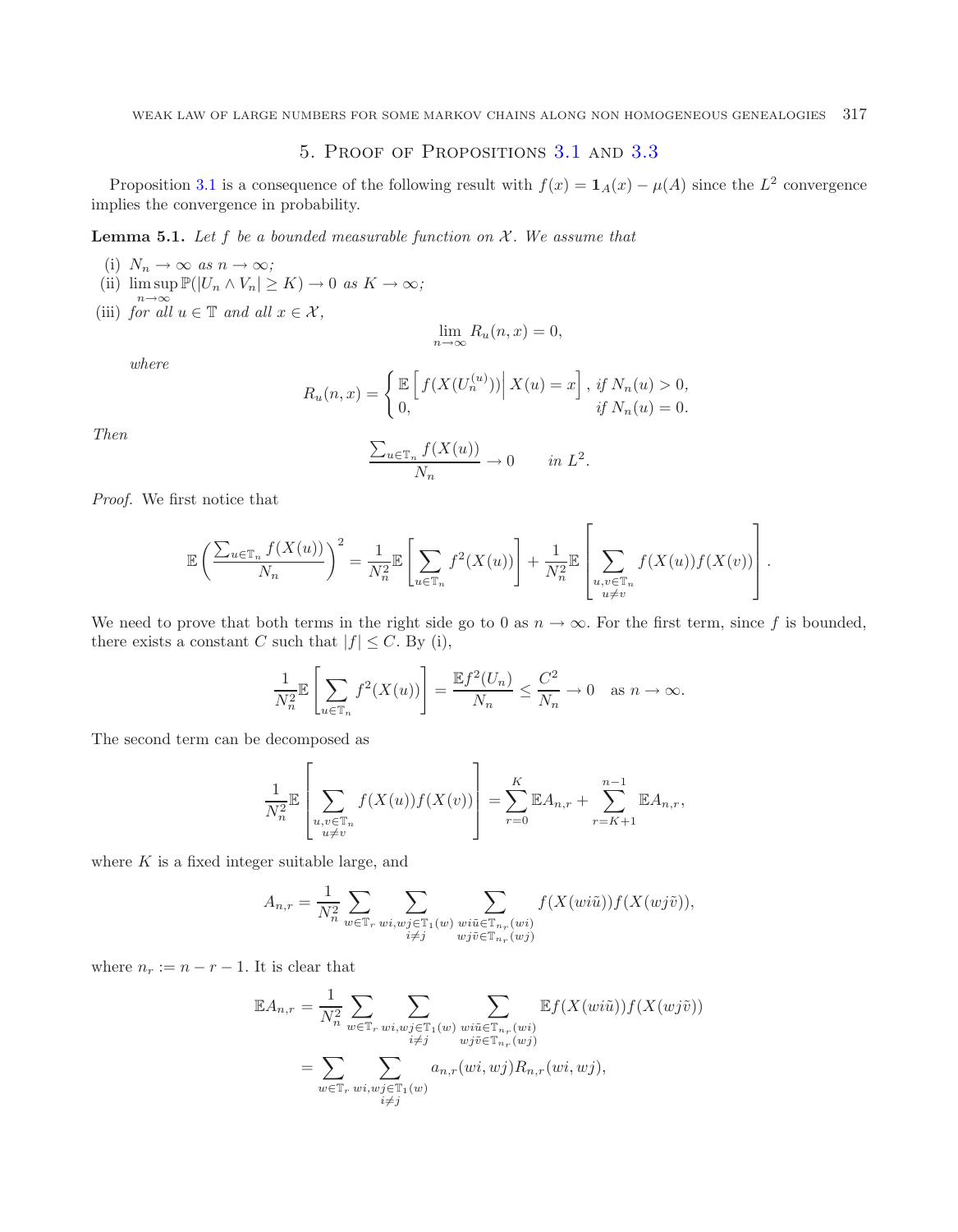where  $a_{n,r}(wi, mj) = N_{n_r}(wi)N_{n_r}(wj)/N_n^2$  and

$$
R_{n,r}(wi,wj) = \mathbb{E}\left[R_{wi}(n_r, X(wi))R_{wj}(n_r, X(wj))\right].
$$

As  $|f| < C$ , we have

$$
\sum_{r=K+1}^{n-1} \mathbb{E} A_{n,r} \leq C^2 \sum_{r=K+1}^{n-1} \sum_{w \in \mathbb{T}_r} \sum_{\substack{w_i, w_j \in \mathbb{T}_1(w) \\ i \neq j}} a_{n,r}(wi, mj) \leq C^2 \mathbb{P}(|U_n \wedge V_n| \geq K+1).
$$

By (ii), lim sup  $\limsup_{n\to\infty} \mathbb{P}(|U_n \wedge V_n| \geq K+1) \to 0$  as  $K \to \infty$ . Thus  $\limsup_{n\to\infty} \sum_{r=K+1}^{n-1} \mathbb{E} A_{n,r}$  is negligible for K large enough. For  $0 \le r \le K$ , the fact that  $R_u(n_r, x)$  goes to zero for all x and is bounded by C with respect to x enables us to apply the dominate convergence theorem and get

$$
R_{n,r}(wi,wj) \to 0 \quad \text{as } n \to \infty.
$$

Adding that  $a_{n,r}(wi, mj)$  is bounded by 1 yields  $\sum_{r=0}^{K} \mathbb{E} A_{n,r} \to 0$  as  $n \to \infty$ . This completes the proof.  $\Box$ 

Proposition [3.3](#page-4-1) comes directly from Lemma [5.2](#page-11-0) below, with  $f(x) = \mathbf{1}_A(x) - \mu(A)$ .

<span id="page-11-0"></span>**Lemma 5.2.** *Let* f *be a bounded measurable function on* X*. We assume that*

- (i)  $N_n \to \infty$  *as*  $n \to \infty$ ; (ii) lim sup  $n\rightarrow\infty$  $\mathbb{P}(|U_n \wedge V_n| \geq n - K) \to 0 \text{ as } K \to \infty;$
- (iii)  $\lim_{n \to \infty} \sup_{u \in \mathbf{\Gamma}_n}$  $|R_u(n, X(u))| = 0$ , where  $\Gamma_n = \bigcup_{k=1}^n \mathbb{T}_k$ .

*Then*

$$
\frac{\sum_{u\in\mathbb{T}_n} f(X(u))}{N_n} \to 0 \quad in \ L^2.
$$

*Proof.* Similar to the proof of Lemma [5.1,](#page-10-1) but we split

$$
\sum_{r=0}^{n-1} \mathbb{E} A_{n,r} = \sum_{r=0}^{n-K-1} \mathbb{E} A_{n,r} + \sum_{r=n-K}^{n-1} \mathbb{E} A_{n,r},
$$

and show the negligibility of the two terms respectively. By (ii), we first have

$$
\sum_{r=n-K}^{n-1} \mathbb{E} A_{n,r} \le C^2 \limsup_{n \to \infty} \mathbb{P}(|U_n \wedge V_n| \ge n - K) \to 0 \text{ as } K \to \infty.
$$

Now we consider  $\sum_{r=0}^{n-K-1} \mathbb{E} A_{n,r}$ . For  $r \leq n - K - 1$  and  $wi, mj \in \mathbb{T}_1(w)$   $(w \in \mathbb{T}_r, i \neq j)$ , with  $n_r = n - r - 1$ ,

$$
|R_{n,r}(wi,wj)| \leq \mathbb{E} |R_{wi}(n_r, X(wi))R_{wj}(n_r, X(wj))| \leq \sup_{k \geq K} \mathbb{E} \left( \sup_{u \in \Gamma_n} |R_u(k, X(u))|^2 \right).
$$

It follows that

$$
\sum_{r=0}^{n-K-1} \mathbb{E} A_{n,r} \le \sup_{k \ge K} \mathbb{E} \left( \sup_{u \in \mathbf{\Gamma}_n} |R_u(k, X(u))|^2 \right) \to 0 \quad \text{as } K \to \infty,
$$

by (iii) and the dominate convergence theorem.  $\Box$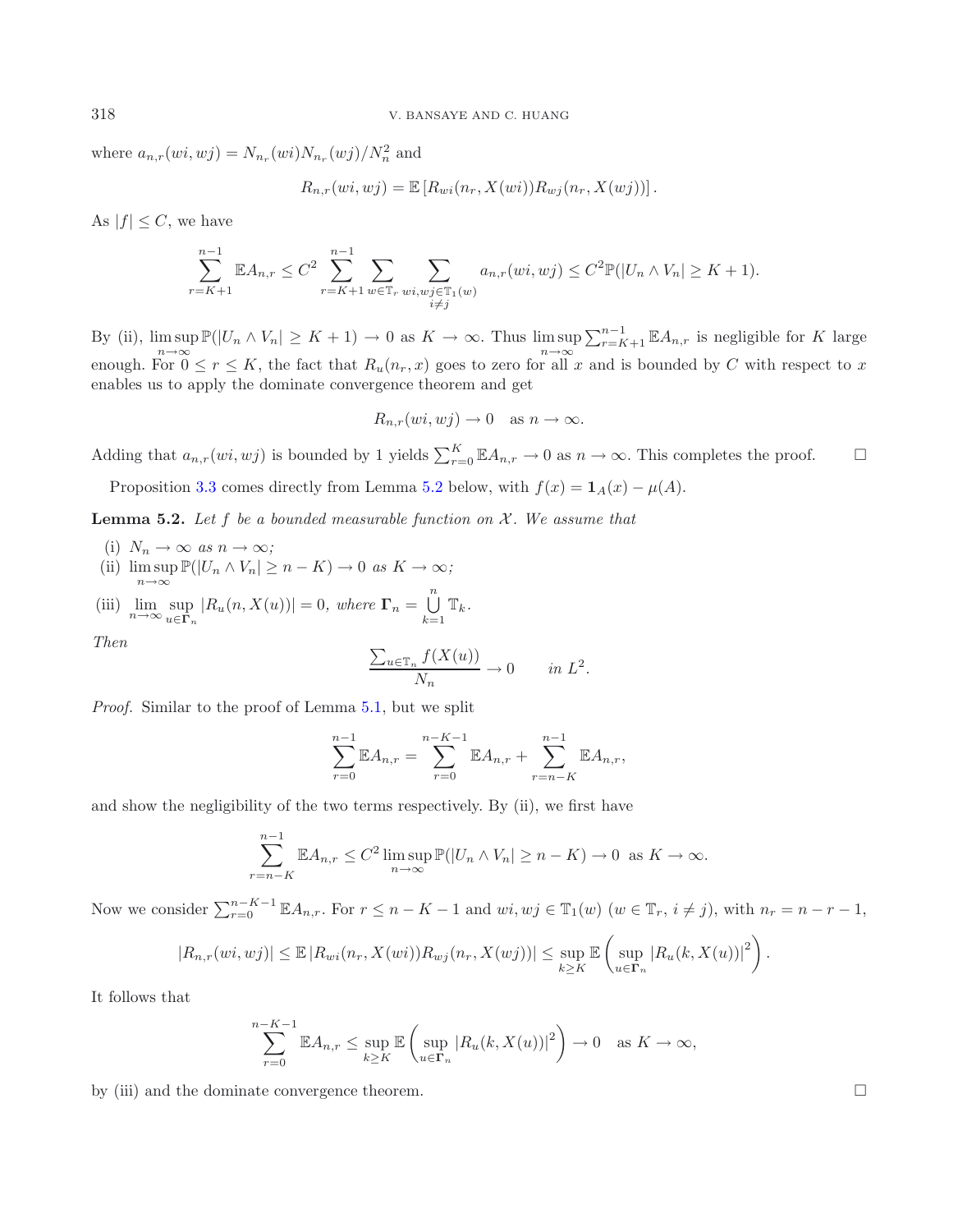## 6. Proofs for branching Markov chains in random environments

<span id="page-12-1"></span>In this section, we focus on the process in random environments and present proofs for the theorems stated in Section [4.](#page-4-0)

## **6.1. Proof of the law of large numbers in generation** *n*

Following the definition of Y in Section [4.1,](#page-5-0) for each  $u \in \mathbb{T}$ , we define the Markov chain  $Y(u)$  associated to u by

<span id="page-12-0"></span>
$$
\mathbb{P}_{\xi}(Y_{j+1}(u) \in dy | Y_j(u) = x) = Q(T^{|u|+j}\xi; x, dy).
$$

In particular,  $Y_n = Y_n(\emptyset)$ . Moreover, for any bounded measurable function f on X, we denote throughout

$$
P_{\xi_n}^{(k,i)} f(x) := \int f(y) P_{\xi_n}^{(k,i)}(x, \mathrm{d}y) \quad \text{and} \quad Q_j f(x) := \int f(y) Q_j(x, \mathrm{d}y).
$$

Firstly, following [\[14](#page-18-3), [19](#page-18-1), [20](#page-18-5)], we can get Lemma [6.1](#page-12-0) below which gives the mean relation between  $Y_n(u)$  and the traits of individuals in  $\mathbb{T}_n(u)$ . The proof is omitted

**Lemma 6.1** (Many-to-one formula). For each  $x \in \mathcal{X}$ ,  $u \in \mathbb{T}$  and any bounded measurable function  $f_{\xi,n}$  on  $\mathcal{X}$ ,

$$
\mathbb{E}_{\xi}\left[f_{\xi,n}(Y_n(u))\mid Y_0(u)=x\right]=(\mathbb{E}_{\xi}N_n(u))^{-1}\mathbb{E}_{\xi}\left[\sum_{uv\in\mathbb{T}_n(u)}f_{\xi,n}(X(uv))\bigg|X(u)=x\right].\tag{6.1}
$$

We now give a general statement from which we are deriving both Theorems [4.2](#page-6-4) and [4.8.](#page-8-2) Denote

$$
F_{\xi,n} = \nu_{\xi} Q_0 \dots Q_{n-1}.\tag{6.2}
$$

<span id="page-12-2"></span>**Proposition 6.2.** *Let*  $\nu_{\xi}$  *be the distribution of*  $X(\emptyset)$ *. We assume that for almost all*  $\xi$ *, there exist a function* g, an integer  $n_0 = n_0(\xi)$  and non negative numbers  $(\alpha_n, \beta_n) = (\alpha_n(\xi), \beta_n(\xi))$  *such that* 

- (H1) *for all*  $n \ge n_0$  *and*  $x \in \mathcal{X}$ ,  $\sup_{0 \le r \le n} Q_r \dots Q_{n-1} |f_{\xi,n}|(x) \le g(x)$ ;
- (H2) *for every*  $n \ge n_0$ ,  $F_{\xi,n}(f_{\xi,n}^2) \le \overline{\alpha}_n$ , and  $\alpha_n/P_n \to 0$  as  $n \to \infty$ ;

(H3) *for every*  $n \in \mathbb{N}$ ,  $F_{\xi,n}(J_{T^n\xi}(g \otimes g)) \leq \beta_n$  and  $\sum_n \frac{\beta_n}{P_n m_n^2} < \infty$ , where

$$
J_{\xi}(f_{\xi} \otimes g_{\xi})(x) := \mathbb{E}_{\xi,x} \sum_{\substack{i,j \in \mathbb{T}_1 \\ i \neq j}} f_{\xi}(X(i))g_{\xi}(X(j));
$$

(H4) *for each* r *fixed,*  $Q_r \dots Q_{n-1} f_{\xi,n}(x) \to 0$  *as*  $n \to \infty$  *for every*  $x \in \mathcal{X}$ *.* 

*Then we have for almost all* ξ*,*

$$
\frac{\sum_{u \in \mathbb{T}_n} f_{\xi,n}(X(u))}{P_n} \to 0 \quad in \; \mathbb{P}_{\xi} \text{-}L^2.
$$

*Proof.* We need to show that

$$
\mathbb{E}_{\xi}\left(\frac{\sum_{u\in\mathbb{T}_n}f_{\xi,n}(X(u))}{P_n}\right)^2\to 0\qquad a.s.\quad \text{as }n\to\infty.
$$

Similar to the proof of Proposition [5.1,](#page-10-1) we write

$$
\mathbb{E}_{\xi} \left( \frac{\sum_{u \in \mathbb{T}_n} f_{\xi,n}(X(u))}{P_n} \right)^2 = \frac{1}{P_n^2} \mathbb{E}_{\xi} \left[ \sum_{u \in \mathbb{T}_n} f_{\xi,n}^2(X(u)) \right] + \sum_{r=0}^K \mathbb{E}_{\xi} A_{n,r} + \sum_{r=K+1}^{n-1} \mathbb{E}_{\xi} A_{n,r}, \tag{6.3}
$$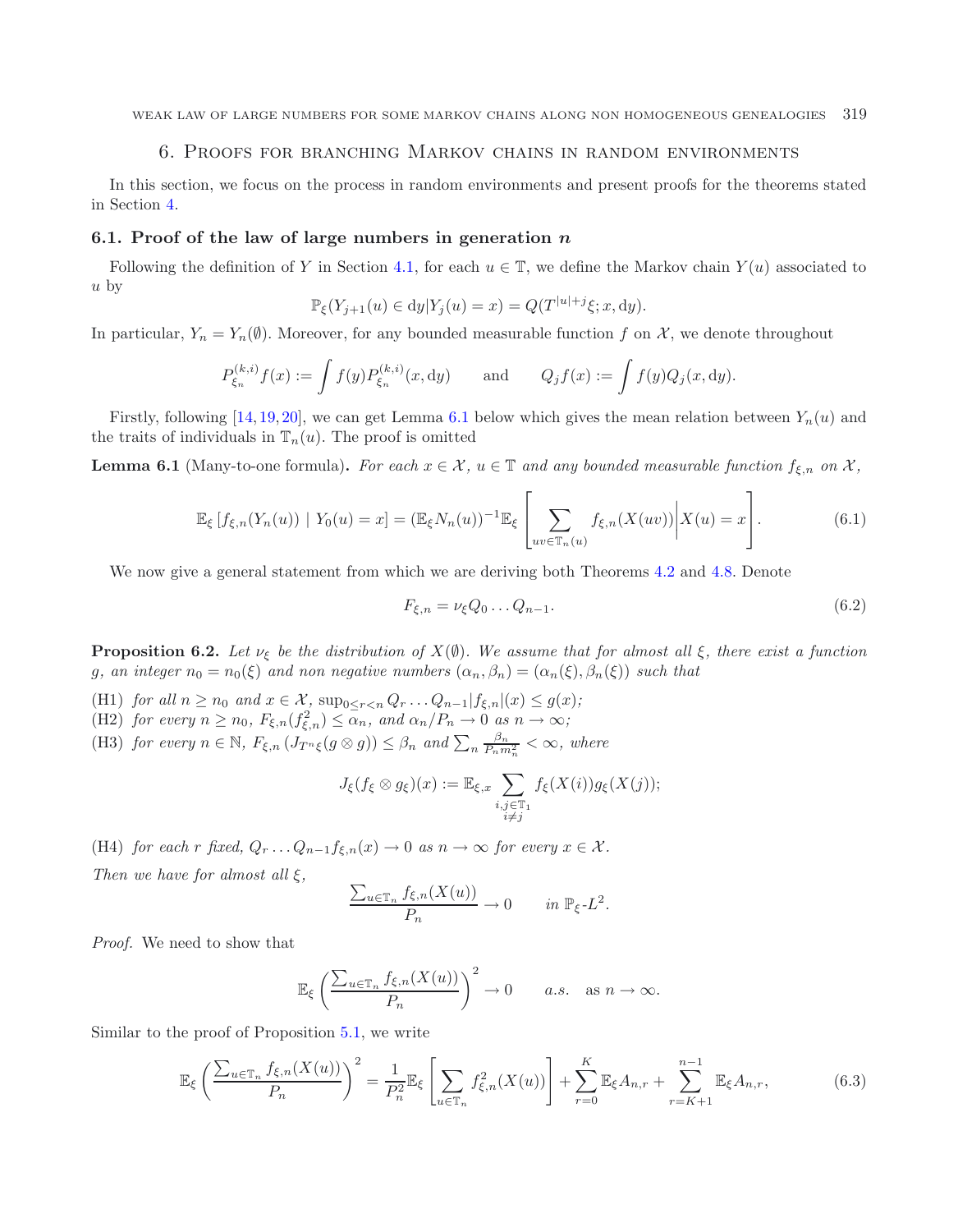where

$$
A_{n,r} := \frac{1}{P_n^2} \sum_{w \in \mathbb{T}_r} \sum_{\substack{w_i, w_j \in \mathbb{T}_1(w) \\ i \neq j}} \sum_{\substack{w_i \in \mathbb{T}_{n_r}(w_i) \\ w_j \tilde{v} \in \mathbb{T}_{n_r}(w_j)}} f_{\xi,n}(X(wi\tilde{u})) f_{\xi,n}(X(wj\tilde{v})),
$$

and  $K = K(\xi)(\geq n_0)$  is suitable large. By Lemma [6.1](#page-12-0) and condition (H2), for  $n \geq n_0$ ,

$$
\frac{1}{P_n^2} \mathbb{E}_{\xi} \left[ \sum_{u \in \mathbb{T}_n} f_{\xi,n}^2(X(u)) \right] = \frac{1}{P_n} F_{\xi,n}(f_{\xi,n}^2) \le \frac{\alpha_n}{P_n} \to 0 \text{ a.s. as } n \to \infty.
$$

Again by Lemma [6.1,](#page-12-0) for every  $w \in \mathbb{T}_r$ ,  $i \neq j \in \mathbb{N}$ , denoting  $n_r = n - r - 1$  in the computation below,

$$
B(wi, wj) = \mathbb{E}_{\xi} \left[ \sum_{wi\tilde{u} \in \mathbb{T}_{n_r}(wi)} f_{\xi, n}(X(wi\tilde{u})) \sum_{wj\tilde{v} \in \mathbb{T}_{n_r}(wj)} f_{\xi, n}(X(wj\tilde{v})) \Big| \mathcal{F}_{r+1}, X(wi), X(wj) \right]
$$
  
\n
$$
= \mathbb{E}_{\xi, X(wi)} \left[ \sum_{wi\tilde{u} \in \mathbb{T}_{n_r}(wi)} f_{\xi, n}(X(wi\tilde{u})) \right] \mathbb{E}_{\xi, X(wj)} \left[ \sum_{wj\tilde{v} \in \mathbb{T}_{n_r}(wj)} f_{\xi, n}(X(wj\tilde{v})) \right]
$$
  
\n
$$
= m_{r+1}^2 \dots m_{n-1}^2 Q_{r+1, n} f_{\xi, n}(X(wi)) Q_{r+1, n} f_{\xi, n}(X(wj)),
$$

with the notation  $Q_{r,n} = Q_r \dots Q_{n-1}$ . Thus,

$$
\mathbb{E}_{\xi} A_{n,r} = \frac{1}{P_n^2} \mathbb{E}_{\xi} \left[ \sum_{w \in \mathbb{T}_r} \sum_{\substack{w_i, w_j \in \mathbb{T}_1(w) \\ i \neq j}} B(w_i, w_j) \right] = \frac{1}{P_r m_r^2} F_{\xi,r} \left[ J_{T^r \xi}(Q_{r+1,n} f_{\xi,n} \otimes Q_{r+1,n} f_{\xi,n}) \right].
$$

For  $r \geq K + 1$ , by conditions (H1) and (H3),

$$
\sum_{r=K+1}^{n-1} \mathbb{E}_{\xi} A_{n,r} \leq \sum_{r=K+1}^{\infty} \frac{1}{P_r m_r^2} F_{\xi,r} (J_{T^r \xi}(g \otimes g)) \leq \sum_{r=K+1}^{\infty} \frac{\beta_r}{P_r m_r^2} \to 0 \quad a.s. \quad \text{as } K \to \infty.
$$

It remains to consider  $0 \le r \le K$ . For almost all  $\xi$ , for each r fixed, by (H4),

$$
Q_{r+1,n}f_{\xi,n}\otimes Q_{r+1,n}f_{\xi,n}(y,z)\stackrel{n\to\infty}{\longrightarrow}0\ \ \text{for each}\ (y,z)\in\mathcal{X}^2.
$$

Notice that by (H1) and (H3), for  $n \geq n_0(\xi)$ ,

$$
F_{\xi,r}[J_{T^r\xi}(Q_{r+1,n}f_{\xi,n}\otimes Q_{r+1,n}f_{\xi,n})]\leq F_{\xi,r}(J_{T^r\xi}(g\otimes g))\leq \beta_r\qquad a.s.
$$

By the dominated convergence theorem,  $\sum_{r=0}^{K} \mathbb{E}_{\xi} A_{n,r} \to 0$  a.s. as  $n \to \infty$ . The proof is completed.  $\Box$ 

In particular, applying Proposition [6.2](#page-12-2) with  $f_{\xi,n} = f_{\xi} - \pi(f_{\xi})$ , we obtain the following result.

<span id="page-13-0"></span>**Proposition 6.3.** *Let*  $\nu_{\xi}$  *be the distribution of*  $X(\emptyset)$ *. We assume that for almost all*  $\xi$ *, there exist a function* g, an integer  $n_0 = n_0(\xi)$  and non negative numbers  $(\alpha_n, \beta_n) = (\alpha_n(\xi), \beta_n(\xi))$  such that

- (H1) for all  $n \ge n_0$  and  $x \in \mathcal{X}$ ,  $\sup_{0 \le r < n} Q_r \dots Q_{n-1} |f_{\xi}|(x) \le g(x);$
- (H2) *for every*  $n \ge n_0$ ,  $F_{\xi,n}(f_{\xi}^2) \le \alpha_n$ , and  $\alpha_n/P_n \to 0$  as  $n \to \infty$ ;
- (H3) *for every*  $n \in \mathbb{N}$ ,  $\max\{F_{\xi,n}(J_{T^n\xi}(g\otimes g)), F_{\xi,n}(J_{T^n\xi}(g\otimes 1)), F_{\xi,n}(J_{T^n\xi}(1\otimes 1))\}\leq \beta_n$  and  $\sum_n \frac{\beta_n}{P_n m_n^2} < \infty$ ;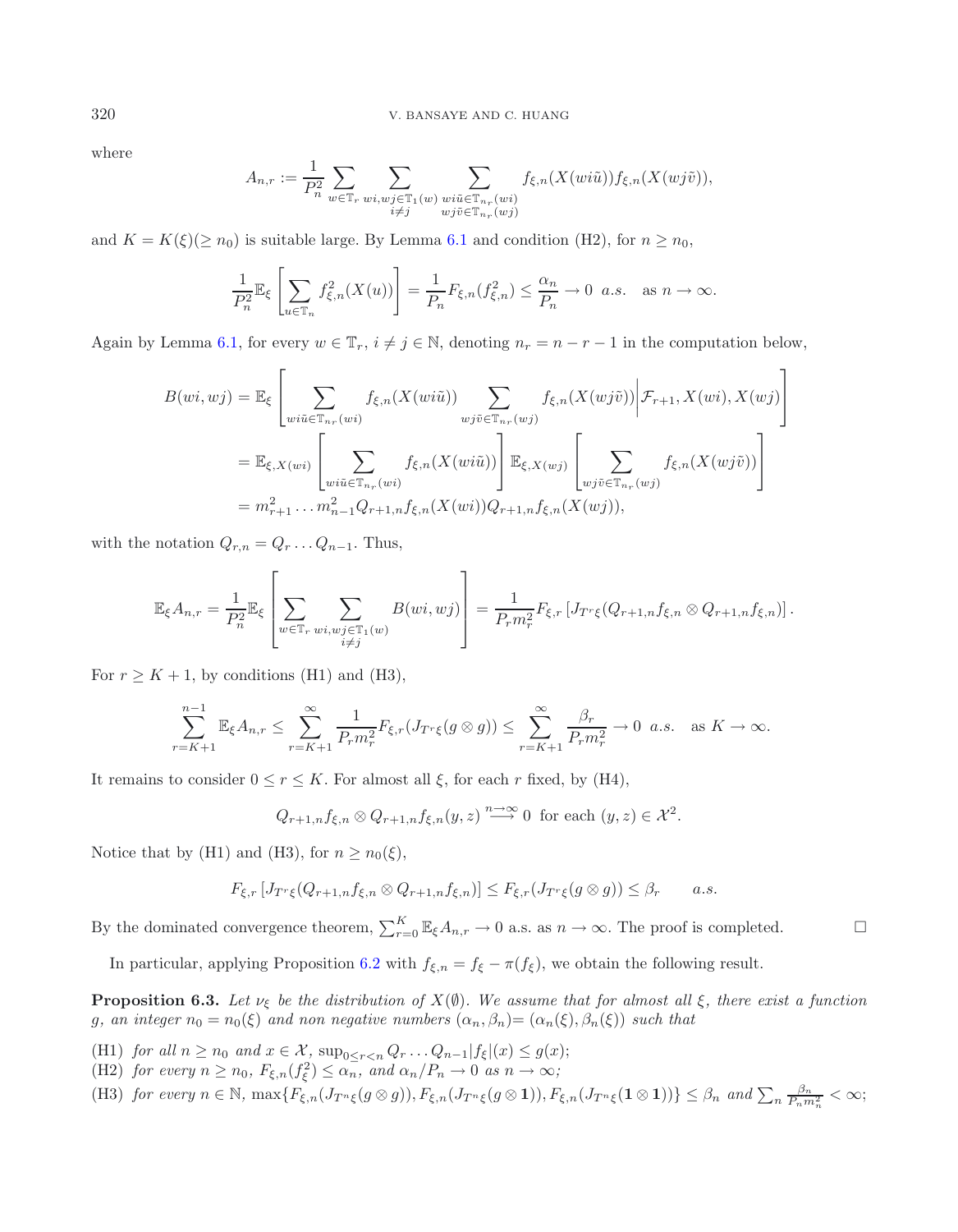(H4) *there exists*  $\pi(f_{\xi}) \in \mathbb{R}$  *bounded by some constant* M *such that for each* r *fixed,* 

<span id="page-14-0"></span>
$$
\lim_{n \to \infty} Q_r \dots Q_{n-1} f_{\xi}(x) = \pi(f_{\xi}) \quad \text{for every } x \in \mathcal{X}.
$$

*Under* (H1–(H4)*, if additionally*  $W_n \to W$  *in*  $\mathbb{P}_{\xi}$ - $L^2$ *, then we have for almost all*  $\xi$ *,* 

$$
\frac{\sum_{u \in \mathbb{T}_n} f_{\xi}(X(u))}{P_n} \to \pi(f_{\xi})W \qquad in \; \mathbb{P}_{\xi} \text{-}L^2.
$$

*Proof of Theorem [4.2.](#page-6-4)* We apply Proposition [6.2](#page-12-2) with  $f_{\xi,n}(x) = \mathbf{1}_A(x) - \mu_{\xi,n}(A)$ . Indeed, for n large enough,  $f_{\xi,n}$  is bounded by some constant M. We can let  $g = M$ ,  $\alpha_n = M^2$  and  $\beta_n = \mathbb{E}_{T^n\xi}N^2$ . The assumptions [\(4.1\)](#page-5-1) ensure that a.s.,

$$
\frac{\alpha_n}{P_n} \to 0, \quad \sum_n \frac{\beta_n}{P_n m_n^2} < \infty \quad \text{and} \quad W_n \to W \quad \text{in } \mathbb{P}_{\xi} \subset L^2.
$$

Then Proposition [6.2](#page-12-2) yields for almost all  $\xi$ ,

$$
\frac{Z_n(A)}{P_n} - \mu_{\xi,n}(A)W \to 0 \qquad \text{in } \mathbb{P}_{\xi} \text{-probability.}
$$
 (6.4)

Moreover,  $\mathbb{E}_{\xi}W = 1$  implies that  $q(\xi) = \mathbb{P}_{\xi}(W = 0) < 1$ , so  $\{W > 0\} = \{N_n \to \infty\}$   $\mathbb{P}_{\xi}$ - a.s. Finally, [\(4.3\)](#page-6-5) comes from [\(6.4\)](#page-14-0) and the fact that  $W_n \to W > 0$  a.s. on the non-extinction event  $\{N_n \to \infty\}$ .

*Proof of Corollary [4.3.](#page-6-3)* We apply Proposition [6.3](#page-13-0) with  $f(x) = 1_A(x)$ . Take  $g = 1$ ,  $\alpha_n = 1$  and  $\beta_n =$  $\mathbb{E}_{T^{n}\xi}N^{2}.$ 

### <span id="page-14-1"></span>**6.2. Proof of the law of large numbers on the whole tree**

Proposition [6.4](#page-14-1) below is in the same vein as Proposition [6.3.](#page-13-0) We recall the notation  $F_{\xi,n} = \nu_{\xi} Q_0 \dots Q_{n-1}$ .

**Proposition 6.4.** *Let*  $\nu_{\xi}$  *be the distribution of*  $X(\emptyset)$ *. We assume that for almost all*  $\xi$ *, there exist a function* g *and non-negative numbers*  $(\alpha_n, \beta_n) = (\alpha_n(\xi), \beta_n(\xi))$  *such that* 

- (H1) *for all*  $n \in \mathbb{N}$  *and*  $x \in \mathcal{X}$ ,  $\sup_{0 \leq r \leq n} Q_r \dots Q_{n-1} |f_{\xi}|(x) \leq g(x);$
- (H2) *for every*  $n \in \mathbb{N}$ ,  $\max\{F_{\xi,n}(f_{\xi}^2), F_{\xi,n}(|f_{\xi}|g), F_{\xi,n}(g)\} \leq \alpha_n$  and  $\sum_n \frac{\alpha_n}{P_n} < \infty$ ;
- (H3) *for every*  $n \in \mathbb{N}$ ,  $\max\{F_{\xi,n}(J_{T^n\xi}(g\otimes g)), F_{\xi,n}(J_{T^n\xi}(g\otimes 1)), F_{\xi,n}(J_{T^n\xi}(1\otimes 1))\}\leq \beta_n$  and  $\sum_n \frac{\beta_n}{P_n m_n^2} < \infty$ ;
- (H4) *there exists*  $\pi(f_{\xi}) \in \mathbb{R}$  *bounded by some constant* M *such that for each* r *fixed,*

$$
\lim_{n \to \infty} \frac{1}{n-r} \sum_{k=r+1}^{n} Q_r \dots Q_{k-1} f_{\xi}(x) = \pi(f_{\xi}) \quad \text{for every } x \in \mathcal{X}.
$$

*Under* (H1)–(H4), if additionally  $\frac{1}{n} \sum_{n=1}^{n}$  $\sum_{k=1}^{n} W_k \to W$  *in*  $\mathbb{P}_{\xi}$ - $L^2$ *, then we have for almost all*  $\xi$ *,* 

$$
\frac{1}{n} \sum_{u \in \Gamma_n} \frac{f_{\xi}(X(u))}{P_{|u|}} \to \pi(f_{\xi})W \qquad in \; \mathbb{P}_{\xi} \text{-}L^2,
$$

*where*  $\mathbf{\Gamma}_n = \bigcup_{k=1}^n \mathbb{T}_k$ .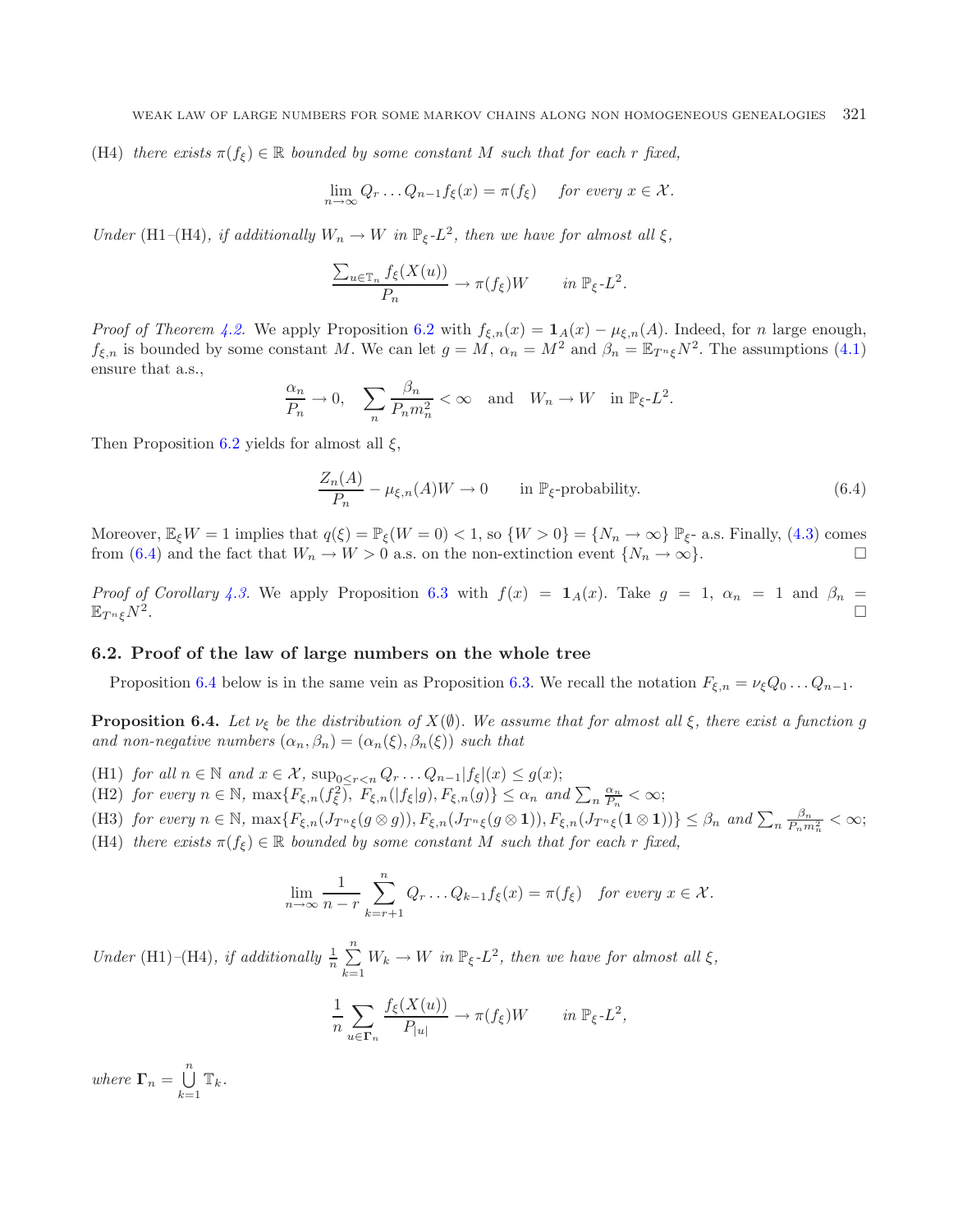*Proof.* We only prove the case where  $\pi(f_{\xi}) = 0$ . For general case, it suffices to consider  $f_{\xi} - \pi(f_{\xi})$  in place of  $f_{\xi}$ . We shall prove that under the hypothesis (H1)–(H4), a.s.,

$$
\mathbb{E}_{\xi} \left( \frac{1}{n} \sum_{u \in \mathbf{\Gamma}_n} \frac{f_{\xi}(X(u))}{P_{|u|}} \right)^2 \to 0 \text{ as } n \to \infty.
$$
 (6.5)

Notice that  $\Gamma_n = \bigcup_{k=1}^n \mathbb{T}_k$  is the set of all individuals in the first n generation. For  $u, v \in \Gamma_n$ , we discuss for two cases: (i) u and v in the same life line, which means that one is an ancestor of the other, *i.e.*  $u \wedge v = u$  or v; (ii) the contrary case, *i.e.*  $u \wedge v \neq u, v$ . So we can write

$$
\mathbb{E}_{\xi}\left(\frac{1}{n}\sum_{u\in\mathbf{\Gamma}_n}\frac{f_{\xi}(X(u))}{P_{|u|}}\right)^2 = \frac{1}{n^2}\mathbb{E}_{\xi}\left[\sum_{u,v\in\mathbf{\Gamma}_n}\frac{f_{\xi}(X(u))f_{\xi}(X(v))}{P_{|u|}P_{|v|}}\right] = S_{n,\xi} + T_{n,\xi},
$$

where

$$
S_{n,\xi} = \frac{1}{n^2} \mathbb{E}_{\xi} \left[ \sum_{\substack{u,v \in \Gamma_n \\ u \wedge v = u \text{ or } v}} \frac{f_{\xi}(X(u)) f_{\xi}(X(v))}{P_{|u|} P_{|v|}} \right] \quad \text{and} \quad T_{n,\xi} = \frac{1}{n^2} \mathbb{E}_{\xi} \left[ \sum_{\substack{u,v \in \Gamma_n \\ u \wedge v \neq u,v}} \frac{f_{\xi}(X(u)) f_{\xi}(X(v))}{P_{|u|} P_{|v|}} \right].
$$

We need to prove that  $S_{n,\xi}$ ,  $T_{n,\xi}$  tend to 0 a.s. as  $n \to \infty$ . At first,  $S_{n,\xi}$  can be decomposed as

$$
S_{n,\xi} = \frac{2}{n^2} \mathbb{E}_{\xi} \left[ \sum_{\substack{u,v \in \Gamma_n \\ u < v}} \frac{f_{\xi}(X(u)) f_{\xi}(X(v))}{P_{|u|} P_{|v|}} \right] + \frac{1}{n^2} \mathbb{E}_{\xi} \left[ \sum_{u \in \Gamma_n} \frac{f_{\xi}^2(X(u))}{P_{|u|}^2} \right]. \tag{6.6}
$$

For the second term in the right side of the equality above, we use (H2) and get

$$
\frac{1}{n^2} \mathbb{E}_{\xi} \left[ \sum_{u \in \mathbf{\Gamma}_n} \frac{f_{\xi}^2(X(u))}{P_{|u|}^2} \right] = \frac{1}{n^2} \sum_{r=1}^n \mathbb{E}_{\xi} \left[ \sum_{u \in \mathbb{T}_r} \frac{f_{\xi}^2(X(u))}{P_{|r|}^2} \right] = \frac{1}{n^2} \sum_{r=1}^n P_r^{-1} F_{\xi,r}(f_{\xi}^2) \le \frac{1}{n^2} \sum_{r=1}^{\infty} P_r^{-1} \alpha_r \to 0
$$

as  $n \to \infty$ , since  $\sum_n P_n^{-1} \alpha_n < \infty$  a.s.. For  $u, v \in \Gamma_n$  with  $u < v$ , we write  $v = u\tilde{v}$  with  $|\tilde{v}| = k - r$  if  $u \in \mathbb{T}_r$  and  $v \in \mathbb{T}_k$   $(k > r)$ . Then, using (H2) and the a.s. convergence of  $\sum_n P_n^{-1} \alpha_n$  again, we have a.s.,

$$
\frac{2}{n^2} \mathbb{E}_{\xi} \left[ \sum_{u,v \in \Gamma_n} \frac{f_{\xi}(X(u)) f_{\xi}(X(v))}{P_{|u|} P_{|v|}} \right] = \frac{2}{n^2} \sum_{r=1}^n \sum_{k=r+1}^n \mathbb{E}_{\xi} \left[ \sum_{u \in \mathbb{T}_r} \sum_{u \tilde{v} \in \mathbb{T}_{k-r}(u)} \frac{f_{\xi}(X(u)) f_{\xi}(X(u\tilde{v}))}{P_{|r|} P_{|k|}} \right]
$$

$$
= \frac{2}{n^2} \sum_{r=1}^n \sum_{k=r+1}^n P_r^{-2} \mathbb{E}_{\xi} \left[ \sum_{u \in \mathbb{T}_r} f_{\xi}(X(u)) Q_r \dots Q_{k-1} f_{\xi}(X(u)) \right]
$$

$$
\leq \frac{2(n-r)}{n^2} \sum_{r=1}^n P_r^{-1} F_{\xi,r}(|f_{\xi}| g)
$$

$$
\leq \frac{2}{n} \sum_{r=1}^\infty P_r^{-1} \alpha_r \to 0 \text{ as } n \to \infty.
$$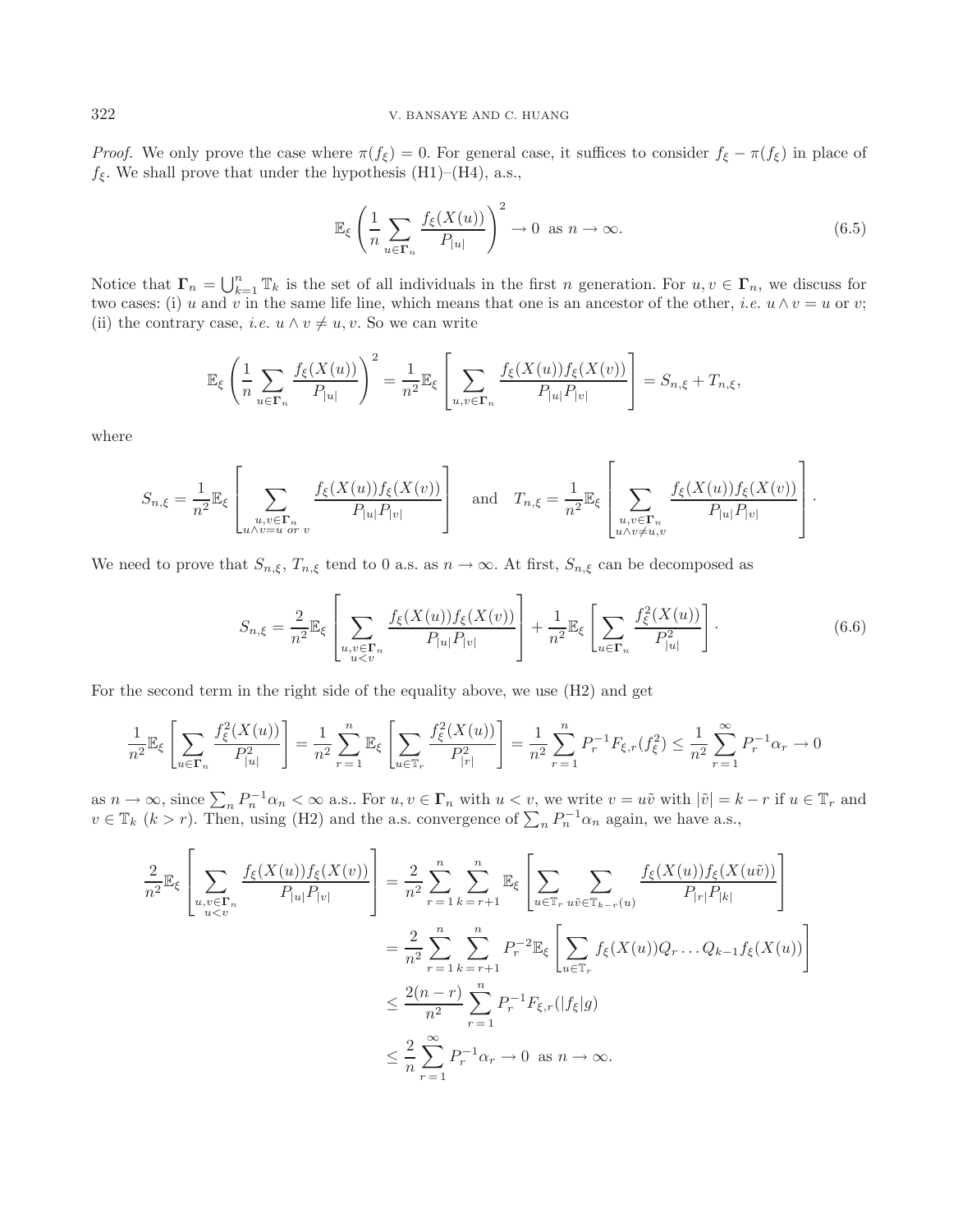Hence we have  $S_{n,\xi} \to 0$  a.s. as  $n \to \infty$ . Now we consider  $T_{n,\xi}$ . For  $K = K(\xi)$  fixed suitable large,

$$
T_{n,\xi} = \sum_{r=1}^{K} \mathbb{E}_{\xi} A_{n,r} + \sum_{r=K+1}^{n-1} \mathbb{E}_{\xi} A_{n,r},
$$

where

$$
A_{n,r} = \frac{1}{n^2} \sum_{k,l=r+1}^n \sum_{w \in \mathbb{T}_r} \sum_{\substack{wi, mj \in \mathbb{T}_1(w) \; wi \tilde{u} \in \mathbb{T}_{k-r-1}(wi) \\ i \neq j}} \sum_{\substack{f \in (X(wi\tilde{u})) f_{\xi}(X(wi\tilde{v})) \\ wj\tilde{v} \in \mathbb{T}_{k-r-1}(wj)}} \frac{f_{\xi}(X(wi\tilde{u})) f_{\xi}(X(wi\tilde{v}))}{P_k P_l}.
$$

With the notation  $Q_{r,n} = Q_r \dots Q_{n-1}$ , we compute

$$
\mathbb{E}_{\xi} A_{n,r} = \frac{1}{n^2} \sum_{k,l=r+1}^n (P_k P_l)^{-1} \mathbb{E}_{\xi} \left[ \sum_{w \in \mathbb{T}_r} \sum_{wi, w_j \in \mathbb{T}_1(w)} \mathbb{E}_{\xi, X(wi)} \left[ \sum_{wi\tilde{u} \in \mathbb{T}_{k-r-1}(wi)} f_{\xi}(X(wi\tilde{u})) \right] \right]
$$
  
\n
$$
\times \mathbb{E}_{\xi, X(wi)} \left[ \sum_{wj\tilde{v} \in \mathbb{T}_{l-r-1}(wy)} f_{\xi}(X(wj\tilde{v})) \right]
$$
  
\n
$$
= \frac{1}{n^2} \sum_{k,l=r+1}^n P_{r+1}^{-2} \mathbb{E}_{\xi} \left[ \sum_{w \in \mathbb{T}_r} \sum_{wi, wj \in \mathbb{T}_1(w)} Q_{r+1,k} f_{\xi}(X(wi)) Q_{r+1,l} f_{\xi}(X(wj)) \right]
$$
  
\n
$$
= \frac{(n-r)^2}{n^2} \frac{1}{P_r m_r^2} F_{\xi,r}(J_{T^{r+1}\xi}(R_{n,r} \otimes R_{n,r})),
$$

where

$$
R_{n,r}(x) = \frac{1}{n-r} \sum_{k=r+1}^{n} Q_{r+1,k} f_{\xi}(x).
$$

We oberve that thanks to (H1),  $\sup_{0 \leq r \leq n} |R_{r,n}| \leq g$  for every n. And by (H4), for almost all  $\xi$ , for each r fixed,

<span id="page-16-0"></span>
$$
R_{n,r} \otimes R_{n,r}(y,z) \stackrel{n \to \infty}{\longrightarrow} 0 \text{ for each } (y,z) \in \mathcal{X}^2.
$$

Following similar arguments in the proof of Proposition [6.2,](#page-12-2) we have  $T_{n,\xi} \to 0$  a.s. as  $n \to \infty$ . The proof is  $\Box$  completed.  $\Box$ 

<span id="page-16-1"></span>**Lemma 6.5** ([\[21\]](#page-18-22), Cor. 1.6). *Let*  $p > 1$ *. If*  $\mathbb{E}(\log m_0) > 0$  *and*  $\mathbb{E}(\log \mathbb{E}_{\xi}\left(\frac{N}{m_0}\right)^p) < \infty$ *, then* 

$$
\lim_{n \to \infty} \frac{1}{n} \sum_{k=1}^{n} W_k = W \qquad in \; \mathbb{P}_{\xi} \text{-}L^p.
$$

*Proof of Theorem [4.6.](#page-7-2)* By Lemma [6.5,](#page-16-1)  $\frac{1}{n} \sum_{k=1}^{n} W_k \to W$  in  $\mathbb{P}_{\xi}$ -L<sup>2</sup>. Applying Proposition [6.4](#page-14-1) with  $f(x) = \mathbf{1}_A(x)$ ,  $g = 1, \alpha_n = 1$  and  $\beta_n = \mathbb{E}_{T^n\xi} N^2$ , we obtain for almost all  $\xi$ ,

$$
\frac{1}{n}\sum_{k=1}^{n}\frac{Z_k(A)}{P_k} \to \mu(A)W \qquad \text{in } \mathbb{P}_{\xi}\text{-probability.}
$$
\n(6.7)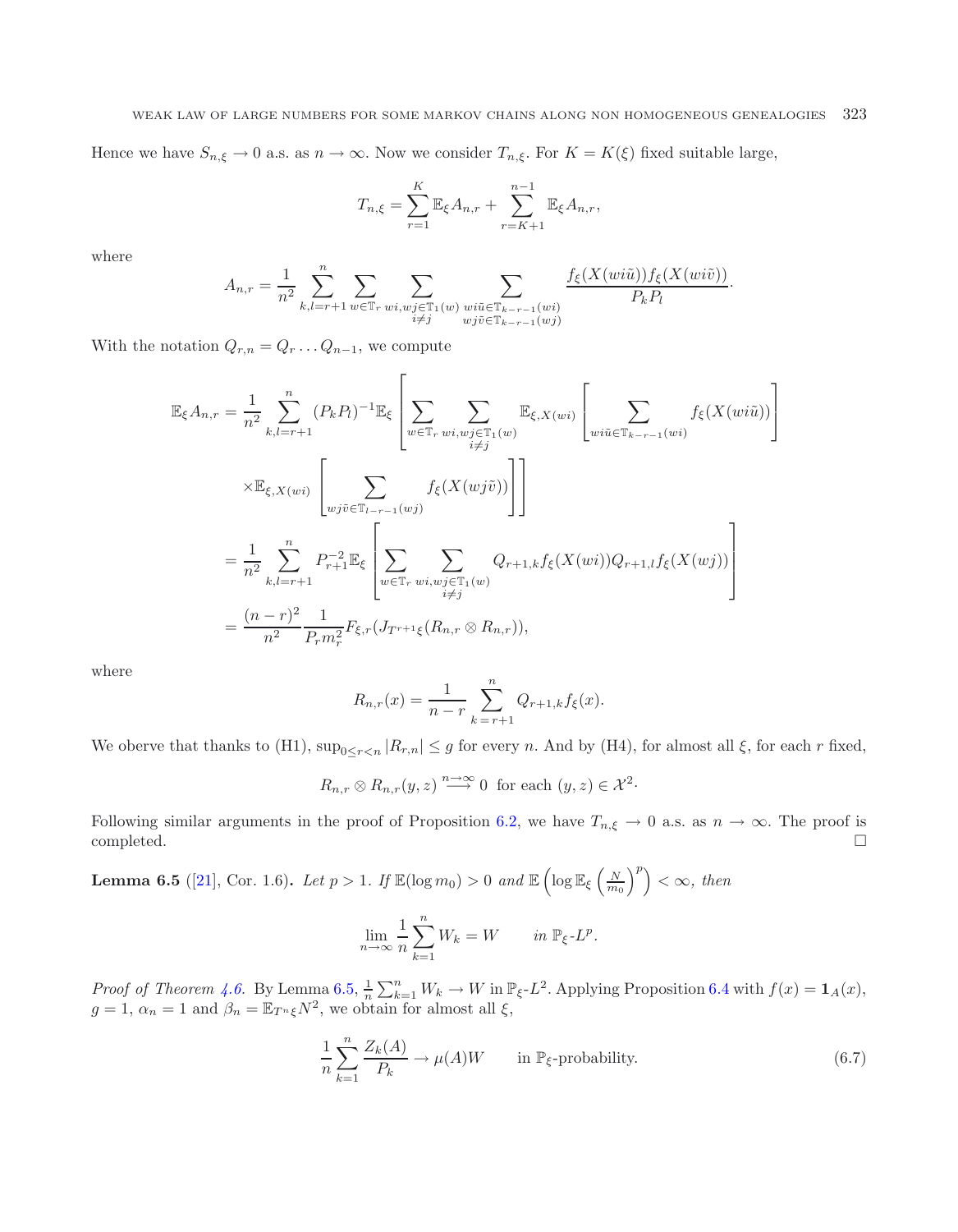<span id="page-17-2"></span>Since  $W_n \to W$  a.s., for any  $\delta > 0$ , there exists  $n_0$  such that  $\forall n \geq n_0$ ,

<span id="page-17-1"></span>
$$
|W_n - W| < \delta \qquad \text{and} \qquad \left| \frac{1}{W_n} - \frac{1}{W} \right| < \delta \tag{6.8}
$$

<span id="page-17-0"></span>a.s. on the non-extinction event. We write

$$
\frac{1}{n}\sum_{k=1}^{n}\frac{Z_{k}(A)}{N_{k}}-\mu(A) = \frac{1}{n}\sum_{k=1}^{n_{0}}\frac{Z_{k}(A)}{P_{k}}\left(\frac{1}{W_{k}}-\frac{1}{W}\right) + \frac{1}{n}\sum_{k=n_{0}+1}^{n}\frac{Z_{k}(A)}{P_{k}}\left(\frac{1}{W_{k}}-\frac{1}{W}\right) + \frac{1}{W}\left(\frac{1}{n}\sum_{k=1}^{n}\frac{Z_{k}(A)}{P_{k}}-\mu(A)W\right).
$$
\n(6.9)

Obviously, the first term in the right hand side of  $(6.9)$  tends to 0 a.s. on the non-extinction event as n goes to infinity. And the convergence of the third term is from  $(6.7)$ . Therefore, to prove  $(4.7)$ , we only need to show that the second term

<span id="page-17-3"></span>
$$
\frac{1}{n} \sum_{k=n_0+1}^{n} \frac{Z_k(A)}{P_k} \left(\frac{1}{W_k} - \frac{1}{W}\right) \stackrel{n \to \infty}{\longrightarrow} 0 \quad \text{in } \mathbb{P}_{\xi} \text{-probability}
$$
\n(6.10)

on the non-extinction event for almost all  $\xi$ . In fact, by [\(6.8\)](#page-17-1), we have

$$
\left| \frac{1}{n} \sum_{k=n_0+1}^n \frac{Z_k(A)}{P_k} \left( \frac{1}{W_k} - \frac{1}{W} \right) \right| < \delta(W + \delta)
$$

a.s. on the non-extinction event. The arbitrariness of  $\delta$  yields [\(6.10\)](#page-17-2).

### **6.3. Proof of the central limit theorem**

*Proof of Theorem [4.8.](#page-8-2)* We shall apply Proposition [6.2](#page-12-2) with  $f_{\xi,n}(x) = \mathbf{1}_{A_n}(x) - \Phi(y)$ , where  $A_n = (-\infty, b_n(\xi)y +$  $a_n(\xi)$ . By [\(4.8\)](#page-8-0) and Dini's Theorem, we have a.s.,

$$
\lim_{n \to \infty} \sup_{y \in \mathbb{R}} \left| \mathbb{P}_{\xi, x} \left( \frac{Y_n - a_n(\xi)}{b_n(\xi)} \le y \right) - \Phi(y) \right| = 0 \quad \text{for every } x \in \mathcal{X}.
$$
 (6.11)

Notice that  $|f_{\xi,n}| \leq 1$ . Take  $g = 1$ ,  $\alpha_n = 1$  and  $\beta_n = \mathbb{E}_{T^n \xi} N^2$ . It is easy to verify that (H1)–(H3) are satisfied. For (H4), by [\(6.11\)](#page-17-3) and the continuity of  $\Phi$ , for each r fixed,

$$
Q_r \dots Q_{n-1} f_{\xi,n}(x) = \mathbb{P}_{T^r\xi,x}(Y_{n-r} \le b_n(\xi)y + a_n(\xi)) - \Phi(y)
$$
  
\$\le \sup\_{y \in \mathbb{R}} \left| \mathbb{P}\_{T^r\xi,x}\left(\frac{Y\_{n-r} - a\_{n-r}(T^r\xi)}{b\_{n-r}(T^r\xi)} \le y\right) - \Phi(y) \right| + \left| \Phi\left(\frac{b\_n(\xi)y + a\_n(\xi) - a\_{n-r}(T^r\xi)}{b\_{n-r}(T^r\xi)}\right) - \Phi(y) \right|\$,

which goes to 0 as  $n \to \infty$  for every  $x \in \mathcal{X}$ . By Proposition [6.2,](#page-12-2) a.s.,

$$
\frac{Z_n(A_n)}{P_n} - \Phi(y)\frac{N_n}{P_n} \to 0 \quad \text{in } \mathbb{P}_{\xi} \text{-}L^2.
$$

Since  $W_n \to W$  a.s. and in  $\mathbb{P}_{\xi}L^2$ , we have for almost all  $\xi$ ,

$$
P_n^{-1}Z_n(-\infty, b_n(\xi)y + a_n(\xi)] \to \Phi(y)W \quad \text{in } \mathbb{P}_{\xi} \text{-probability},
$$

which implies  $(4.10)$ .

 $\Box$ 

$$
32\,
$$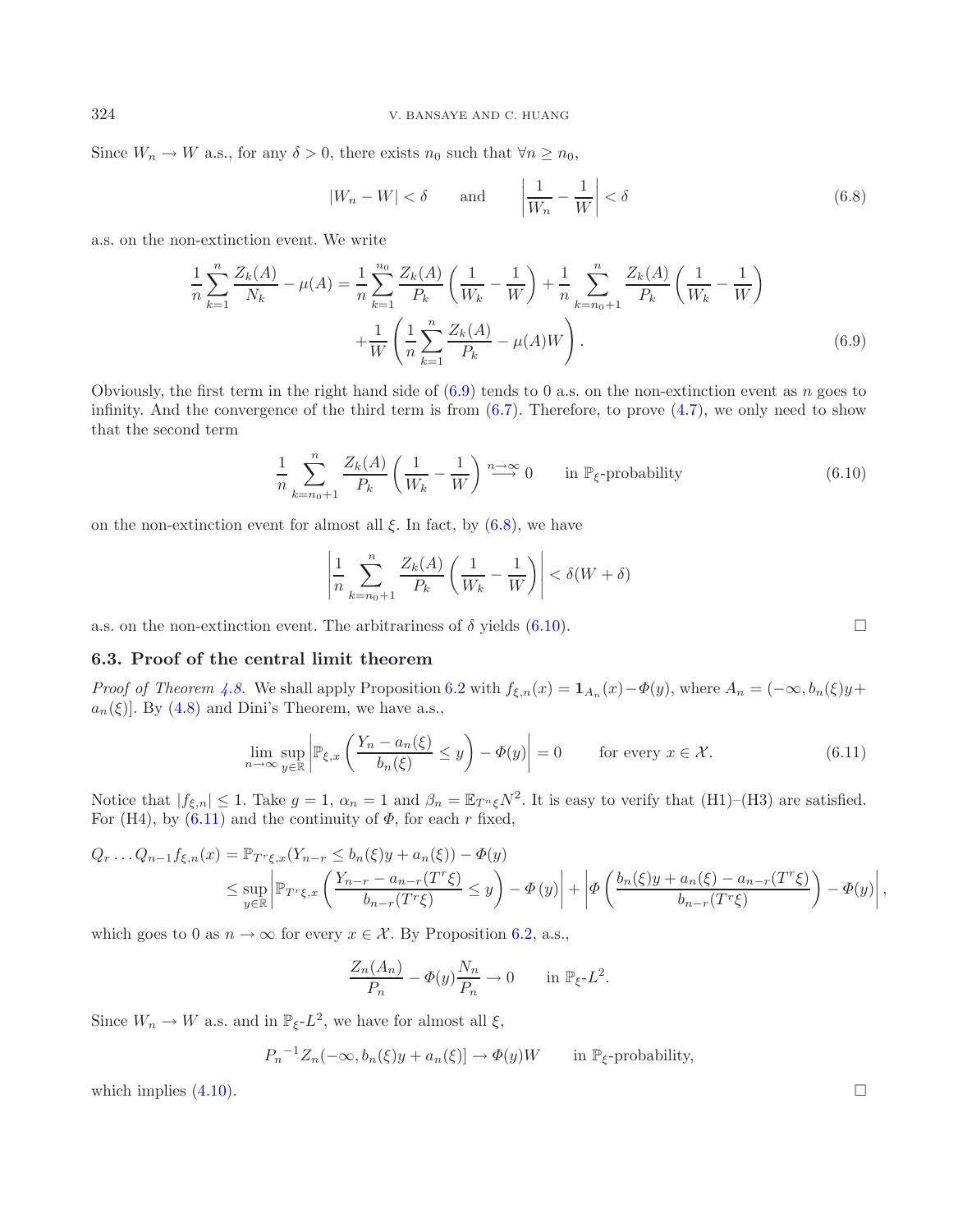#### WEAK LAW OF LARGE NUMBERS FOR SOME MARKOV CHAINS ALONG NON HOMOGENEOUS GENEALOGIES 325

*Acknowledgements.* The authors would like to thank anonymous referees for valuable comments and remarks. This work was partially funded by Chair Modélisation Mathématique et Biodiversité VEOLIA-École Polytechnique-MNHN-F.X., the professorial chair Jean Marjoulet, the project MANEGE 'Modèles Aléatoires en Écologie, Génétique et Évolution'09-BLAN-0215 of ANR (French national research agency), the National Natural Science Foundation of China, Grant No. 11101039 and the Natural Scientific Research Innovation Foundation in Harbin Institute of Technology (HIT. NSRIF. 2015102).

### **REFERENCES**

- <span id="page-18-19"></span>[1] S. Alili, Asymptotic behaviour for random walk in random environments. *J. Appl. Probab.* **36** (1999) 334–349.
- <span id="page-18-16"></span>[2] K.B. Athreya and S. Karlin, On branching processes with random environments, I: extinction probability. *Ann. Math. Stat.* **42** (1971) 1499–1520.
- <span id="page-18-17"></span>[3] K.B. Athreya and S. Karlin, On branching processes with random environments, II: limit theorems. *Ann. Math. Stat.* **42** (1971) 1843–1858.
- <span id="page-18-0"></span>[4] K.B. Athreya and H.J. Kang, Some limit theorems for positive recurrent branching Markov chains I, II. *Adv. Appl. Probab.* **30** (1998) 693–722.
- <span id="page-18-2"></span>[5] V. Bansaye, Proliferating parasites in dividing cells: Kimmel's branching model revisited. *Ann. Appl. Probab.* **18** (2008) 967– 996.
- <span id="page-18-6"></span>[6] V. Bansaye and V.C. Tran, Branching feller diffusion for cell division with parasite infection. *ALEA* **8** (2011) 95–127.
- <span id="page-18-18"></span>[7] V. Bansaye, J-F. Delmas, L. Marsalle and V.C. Tran, Limit theorems for Markov processes indexed by supercritical Galton Watson tree. *Ann. Appl. Probab.* **21** (2011) 2263–2314.
- <span id="page-18-4"></span>[8] B. Bercu, B. De Saporta and A. Gégout-Petit, Asymptotic analysis for bifurcating autoregressive processes via a martingale approach. *Electr. J. Probab.* **14** (2009) 2492–2526.
- [9] J.D. Biggins, Martingale convergence in the branching random walk. *J. Appl. Probab.* **14** (1977) 25–37.
- <span id="page-18-7"></span>[10] J.D. Biggins, Chernoff's theorem in the branching random walk. *J. Appl. Probab.* **14** (1977) 630–636.
- <span id="page-18-8"></span>[11] J.D. Biggins, The central limit theorem for the supercritical branching random walk, and related results. *Stoch. Proc. Appl.* **34** (1990) 255–274.
- <span id="page-18-9"></span>[12] F. Comets and S. Popov, Shape and local growth for multidimensional branching random walks in random environment. *ALEA* **3** (2007) 273–299.
- <span id="page-18-10"></span>[13] F. Comets and N. Yoshida, Branching random walks in space-time random environment: survival probability, global and local growth rates. *J. Theor. Probab.* **24** (2011) 657–687.
- <span id="page-18-3"></span>[14] J-F. Delmas and L. Marsalle, Detection of cellular aging in a Galton-Watson process. *Stoch. Proc. Appl.* **120** (2010) 2495–2519.
- <span id="page-18-15"></span>[15] M. Doumic, M. Hoffmann, N. Krell and L. Robert, Statistical estimation of a growth-fragmentation model observed on a genealogical tree. *Bernoulli* **21** (2015) 1760–1799.
- <span id="page-18-13"></span>[16] H. Fréville, B. Colas, M. Riba, H. Caswell, A. Mignot, E. Imbert and I. Olivieri, Spatial and demographic variability in the endemic plant species *Centaurea Corymbosa* (Asteraceae). *Ecology* **85** (2004) 694–703.
- <span id="page-18-20"></span>[17] L. Gallardo, A central limit theorem for Markov chains and applications to hypergroups. *Proc. Am. Math. Soc.* **127** (1999) 1837–1845.
- <span id="page-18-11"></span>[18] N. Gantert, S. M¨uller, S. Popov and M. Vachkovskaia, Survival of branching random walks in random environment. *J. Theor. Probab.* **23** (2010) 1002–1014.
- <span id="page-18-1"></span>[19] J. Guyon, Limit theorems for bifurcating Markov chains. Application to the detection of cellular aging. *Ann. Appl. Probab.* **17** (2007) 1538–1569.
- <span id="page-18-5"></span>[20] S.C. Harris and M. Roberts, The many-to-few lemma and multiple spines. Preprint available *via* [http://arxiv.org/abs/1106.](http://arxiv.org/abs/1106.4761) [4761](http://arxiv.org/abs/1106.4761) (2014).
- <span id="page-18-22"></span>[21] C. Huang, Q. Liu, Convergence in L*<sup>p</sup>* and its exponential rate for a branching process in a random environment. *Electron. J. Probab.* **19** (2014) 1–22.
- <span id="page-18-12"></span>[22] C. Huang and Q. Liu, Branching random walk with a random environment in time. Preprint available *via* [http://arxiv.org/](http://arxiv.org/abs/1407.7623) [abs/1407.7623](http://arxiv.org/abs/1407.7623) (2014).
- <span id="page-18-14"></span>[23] N. Lartillot and R. Poujol, A phylogenetic model for investigating correlated evolution of substitution rates and continuous phenotypic characters. *Mol. Biol. Evol.* **28** (2010) 729–744.
- <span id="page-18-21"></span>[24] Q. Liu, Branching random walks in random environment, in *Proc. of the 4th International Congress of Chinese Mathematicians*. Edited by L. Ji, K. Liu, L. Yang and S.-T. Yau, Vol. II (2007) 702–719.